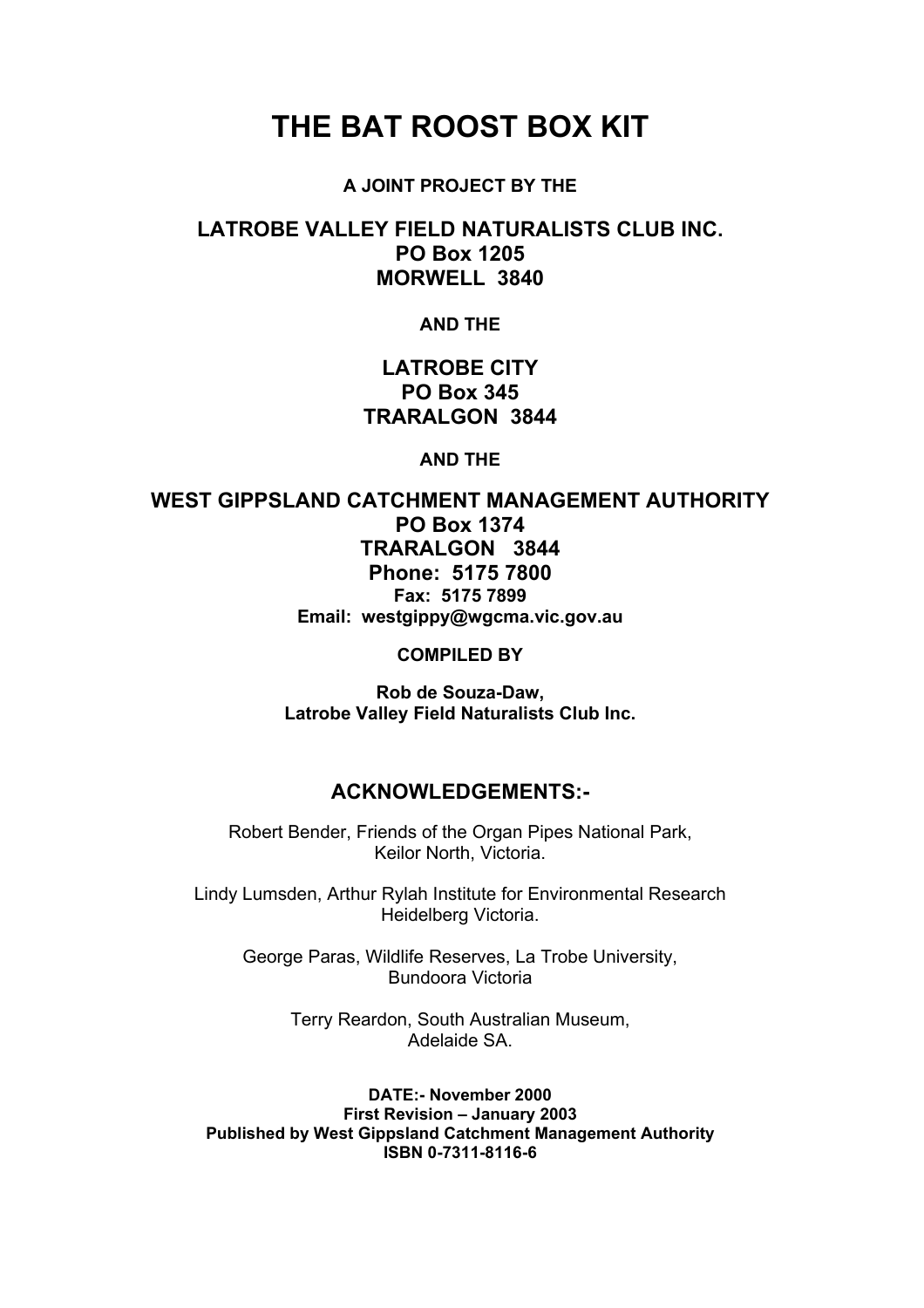

| <b>CONTENTS:-</b> |
|-------------------|
|-------------------|

| CONSERVATION FOR HOLLOW-ROOSTING BATS3                                                                                              |    |
|-------------------------------------------------------------------------------------------------------------------------------------|----|
|                                                                                                                                     |    |
|                                                                                                                                     |    |
|                                                                                                                                     |    |
| Hollow-roosting bats                                                                                                                |    |
|                                                                                                                                     |    |
| BUILDING YOUR OWN BAT ROOST BOXES GUIDELINES 10                                                                                     |    |
| ASSEMBLY OF MODEL 1 (MAXIMUM DIMENSIONS - 45mm timber) 11-13<br>Bat Roost Box Measurement Guidelines - Model I Drawing LCC 851      |    |
| ASSEMBLY OF MODEL 2 (MINIMUM DIMENSIONS - 20mm timber)  14-16<br>Bat Roost Box Measurement Guidelines - Model 2 Drawing LCC 852     |    |
| ASSEMBLY OF BAT ROOST BOXES Drawing LCC 853 17                                                                                      |    |
|                                                                                                                                     |    |
|                                                                                                                                     |    |
|                                                                                                                                     |    |
|                                                                                                                                     |    |
| Bat Roost Box Site Map Example<br>23<br><b>Bat Roost Box Placement Sheet</b><br>24<br><b>Bat Roost Box Placement Sheet Examples</b> | 25 |
| <b>BAT ROOST BOX MONITORING SHEET GUIDELINES 26</b>                                                                                 |    |
|                                                                                                                                     |    |
| <b>PLASTIC POCKETS</b>                                                                                                              |    |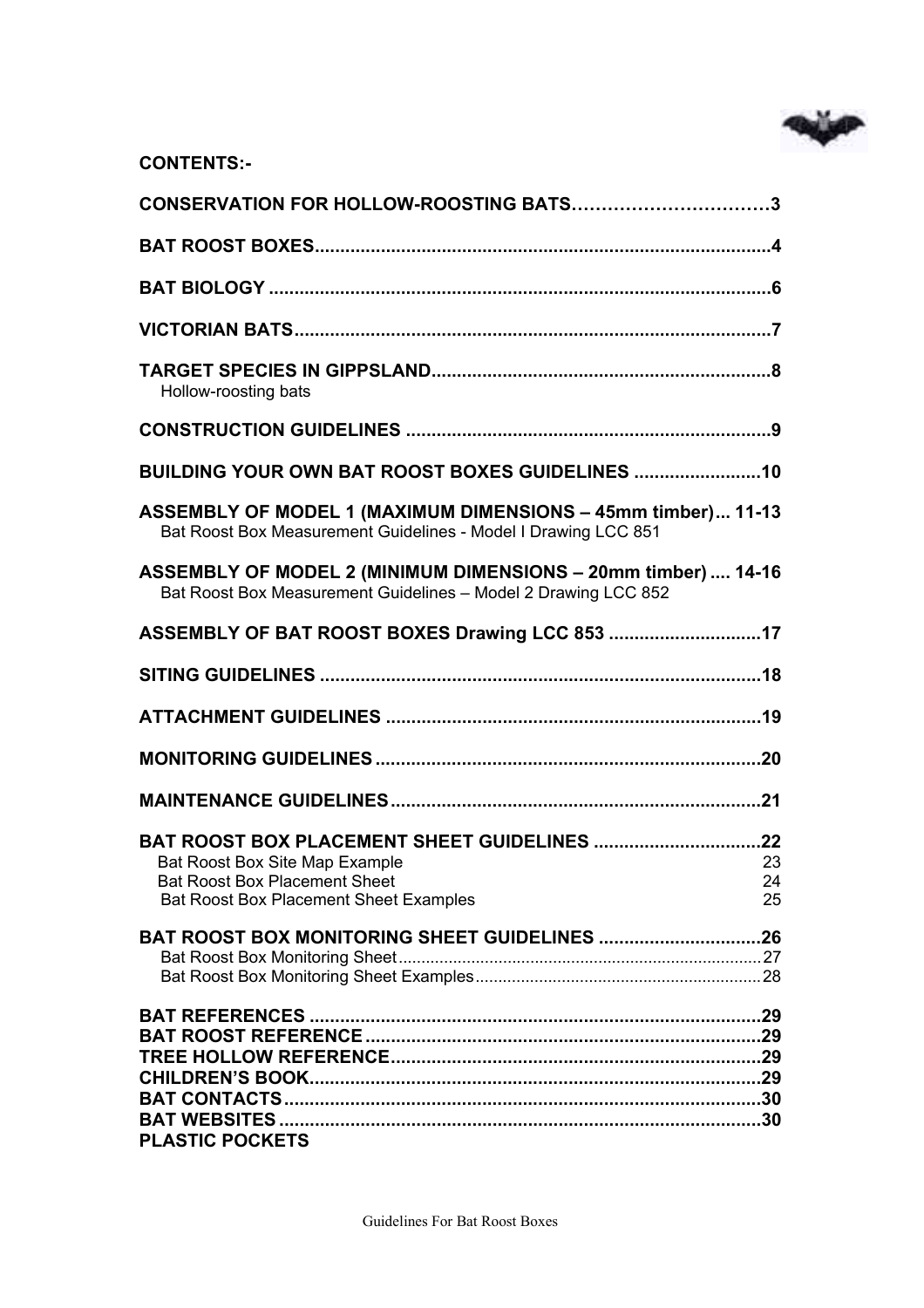# **CONSERVATION FOR HOLLOW-ROOSTING BATS**

# **ACTIVITIES TO CONSERVE BATS –**

- **BUILD, INSTALL AND MONITOR BAT ROOST BOXES**
- **PROTECT REMNANT VEGETATION, ESPECIALLY LIVE AND DEAD TREES WITH HOLLOWS**
- **PLANT INDIGENOUS TREES AND UNDER-STOREY WHICH WILL ENCOURAGE INSECTS AND OTHER FAUNA**
- **CONSERVE EXISTING AND CREATE ARTIFICIAL WATER BODIES TO ATTRACT INSECTS AND OTHER FAUNA**
- **MINIMIZE THE USE OF HARMFUL PESTICIDES AND HERBICIDES. BATS EAT INSECTS AFFECTED BY THESE CHEMICALS**
- **JOIN A LOCAL CONSERVATION ORGANISATION**
- **ENCOURAGE OTHERS TO PARTICIPATE IN BAT CONSERVATION**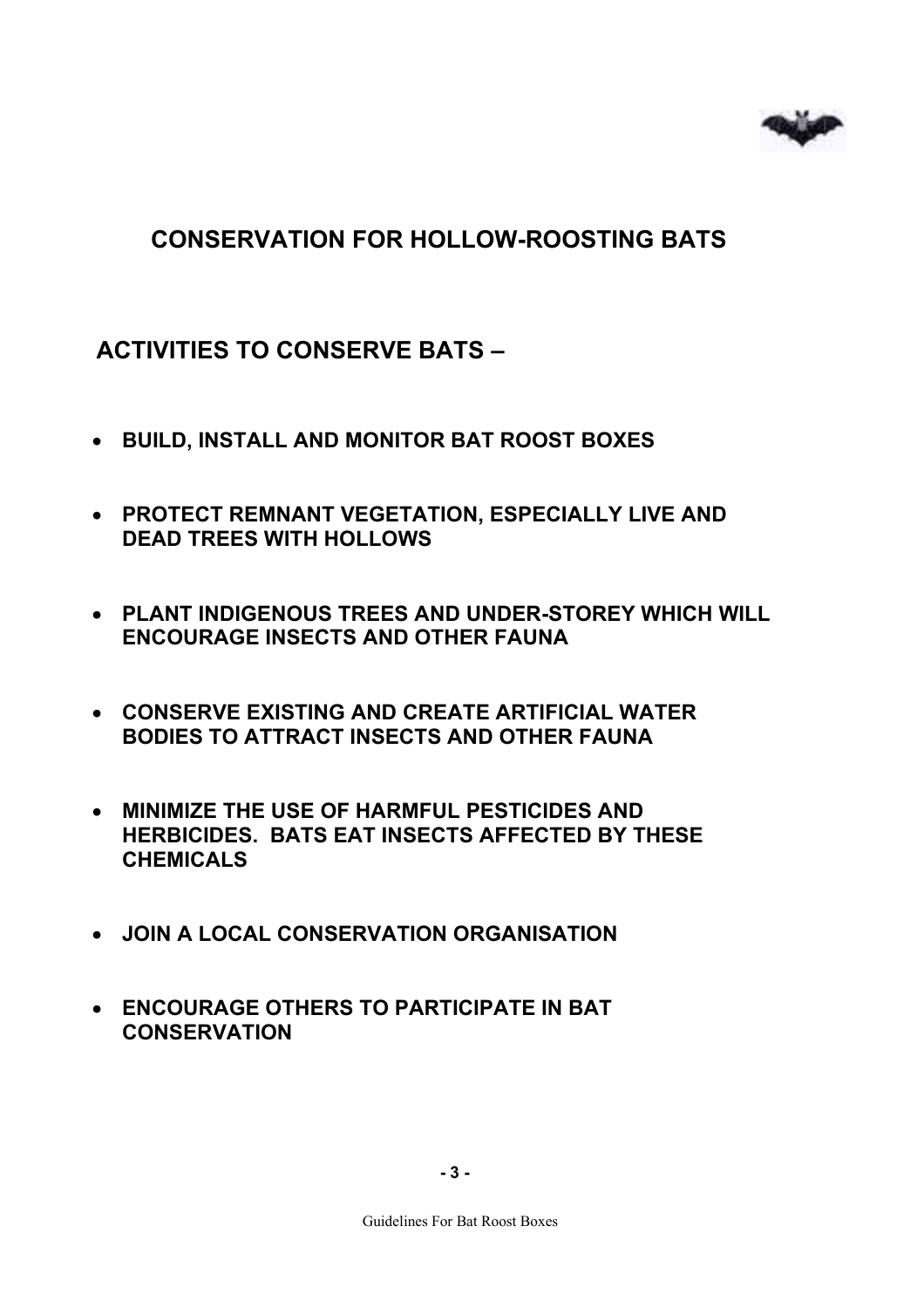

# **GUIDELINES FOR BAT ROOST BOXES**

# **BAT ROOST BOXES**

The Bat Roost Box Kit is an initiative of the Latrobe Valley Field Naturalists Club Inc. (LVFNC), West Gippsland Catchment Management Authority and Latrobe City. The objective of the kit is to promote the conservation of hollow-roosting bats by providing artificial roosts.

Most bats eat insects and are important for controlling insect populations and assisting to maintain the ecological health of the environment. The majority of bats roost in tree hollows and the substantial clearing of native vegetation since European settlement has resulted in the loss of trees with hollows that provide habitat for many species of birds and mammals. The provision of bat roost boxes will in part compensate for the loss of roosting sites for bats.

The target species of this program are hollow-roosting bats which are found in Gippsland. Many of these species have a wide distribution in Australia and so the design and the guidelines for bat roost boxes can be adopted elsewhere and modified for other hollow-roosting bats.

The bat roost box design is a single compartment box. The guidelines offer advice in relation to bat roost box construction, siting, attachment, maintenance and monitoring. The design, the Placement Sheet and the Monitoring Sheet are partly based on the bat roost box experiences of The Friends of the Organ Pipes National Park in Victoria.

The West Gippsland Catchment Management Authority is making the guidelines and design freely available to interested organizations and individuals to enable people to build their own bat roosting boxes based on the recommended design. Alternatively conservation and non-profit organizations are welcome to adopt the design and sell the bat roost boxes to the public. There is room for experimentation and modification of the design as there is still much to be learnt. We would appreciate records being kept of any modified or alternative bat roost box designs.

A permit, issued by the Department of Sustainability and Environment (or equivalent authority in other States) is required to handle live bats. Poor handling technique may result in bat bites, consequently bat roosting box monitoring for most people will involve looking, but not touching. It will not always be possible to identify the species. Identification of bats to species level often requires specialist knowledge.

We request those who implement the bat roost box guidelines and design to also monitor the boxes. Monitoring needs to be done with the minimum disturbance to any roosting bats.

The success of the boxes will depend on a range of factors, one of which is the availability of existing roost sites (in either tree hollows or buildings). Bats may not occupy the boxes immediately and it may take two or three years before bats start roosting. Bats regularly move between a number of different roost sites and they will not always be present when the boxes are monitored. To determine if bats have used empty boxes, look for their scats at the bottom of the box.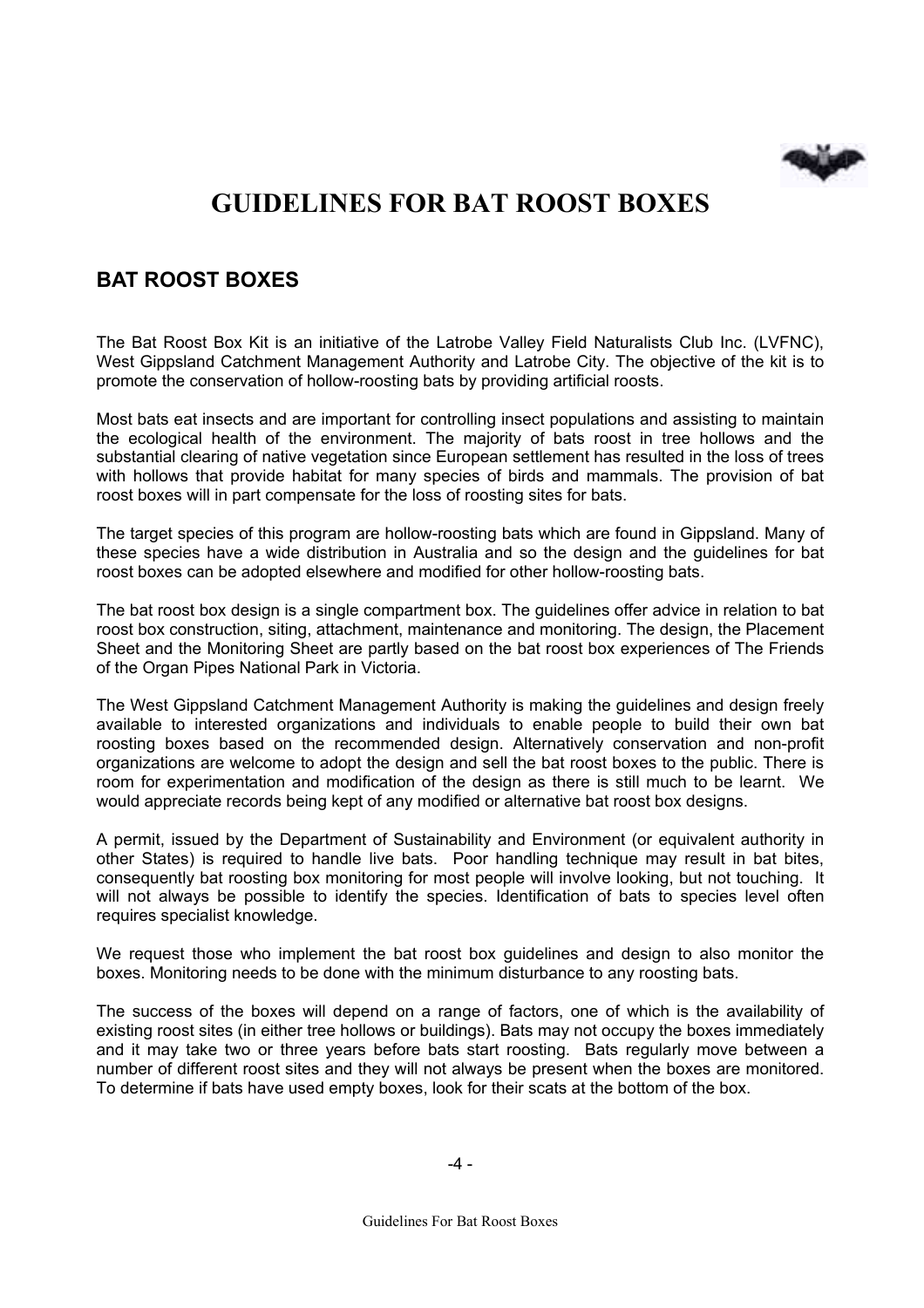

## **BAT ROOST BOXES (Continued)**

Bats need a large number of roost sites in the one area. Depending on the availability of existing hollows, the installation of 10 to15 boxes in the one locality is likely to increase the chances of success.

The implementation of the bat roost box guidelines and design is of interest to bat biologists. By sharing bat roost box experiences with others, we can all learn more about the requirements for bats.

The Latrobe Valley Field Naturalists Club Inc., the West Gippsland Catchment Management Authority and the Latrobe City hope bats will roost in the boxes provided and people will obtain satisfaction knowing that they have made a positive contribution towards bat conservation in Australia.

**\_\_\_\_\_\_\_\_\_\_\_\_\_\_\_\_\_\_\_\_\_\_\_\_\_\_\_\_\_\_\_\_\_\_\_\_\_\_\_** 



*Photo by Steve Kurec*

- 5 -

Guidelines For Bat Roost Boxes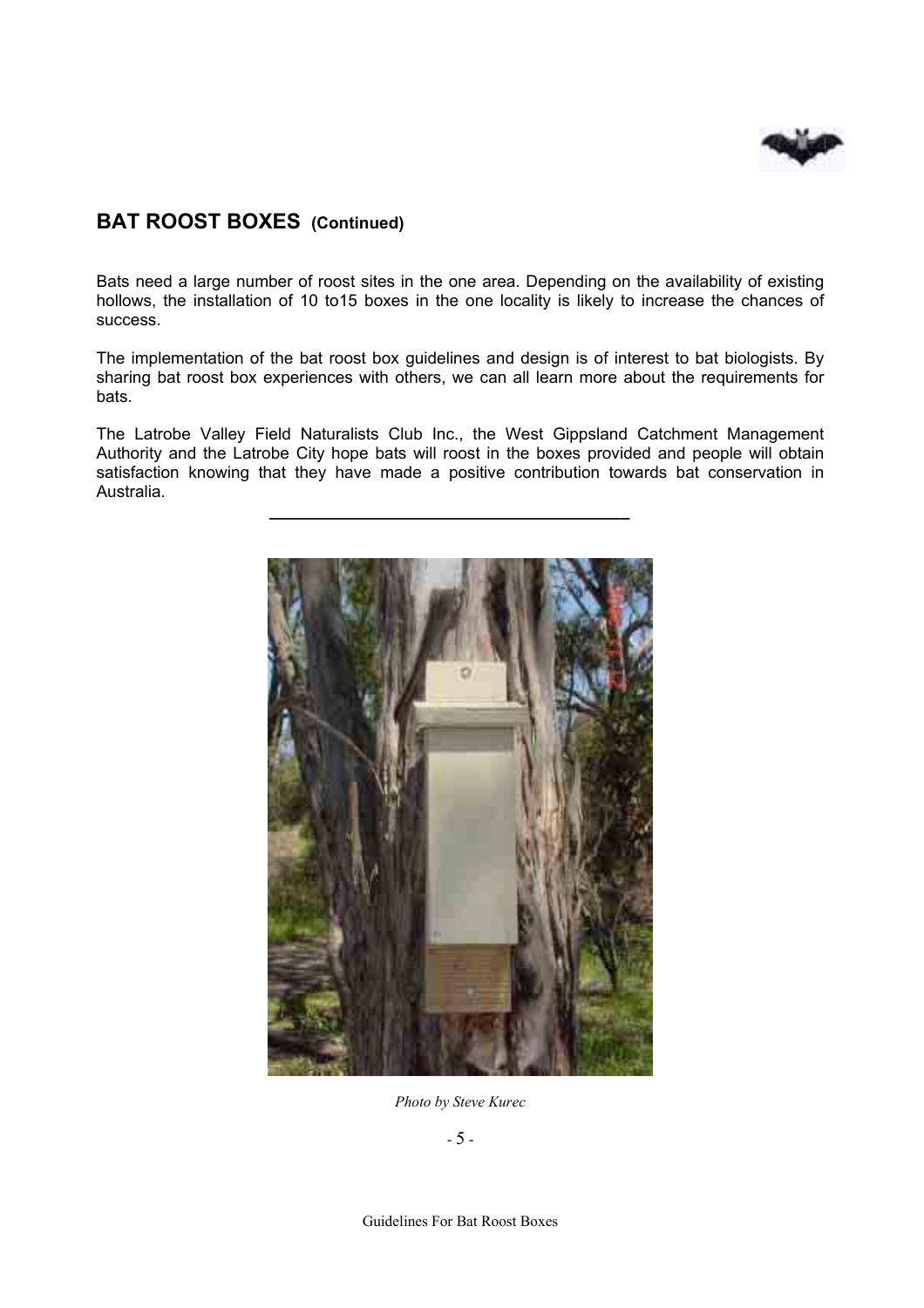

# **BAT BIOLOGY**

Of the 23 species of bats found in Victoria, 16 species are found in Gippsland. The 16 species include two cave-dwelling species and one species of flying-fox. The remaining 13 species of bats naturally roost in tree hollows and under loose bark. Southern Myotis roosts in both caves and tree hollows. Tree hollow-roosting bats sometimes roost in both old and modern buildings.

Bats are classified into families. The tree hollow-roosting bats found in Gippsland belong to three families. There are ten species of 'evening bats' including the Wattled Bats, Forest Bats, Longeared Bats, Eastern Broad-nosed Bat, Eastern False Pipistrelle and Southern Myotis. The Eastern Free-tail bat and the White-striped Freetail Bat are members of the free-tail family of bats. The Yellow-bellied Sheathtail bat belongs to the sheathtail bat family. Many of the bat species found in Gippsland are widely distributed in Australia.

The hollow-roosting bats of Gippsland are all insectivorous and most eat a range of flying insects. However, Southern Myotis eats fish as well as aquatic insects. Bats are most active in the warmer months when insects are plentiful. During the cooler months, the insectivorous bats in Gippsland enter periods of torpor (a form of hibernation). While in this state bats conserve energy by lowering their body temperature, heart-beat and rate of breathing. **Bats in torpor should not be disturbed, as their response is usually to raise their body temperature, which uses valuable fat reserves.** 

Insectivorous bats use echolocation to navigate and to find prey. High frequency sound waves are emitted through their mouths and their ears detect the echoes that are reflected off obstacles and potential prey. The calls have frequencies that are species specific and normally well outside the human hearing range.

Bats roost during the day and are active at night. Their peak activity is shortly after dusk and again prior to dawn. When at rest, insectivorous bats fold their wings against their body.

Young bats are born in November or December each year. Bats commonly have a three month gestation period and are born blind and furless. Bats at birth weigh up to 30% of their mother's body weight. In most species, females usually have one young each year although some eg. Gould's Wattled Bats produce twins. After 4 to 6 weeks of maternal dependence the young bats are able to fly and catch their own food. Some species have separate maternity colonies and males and females may occupy separate roosting sites while the young develop. Most bats reproduce in their first year while others reproduce in their second year of life. Some bats may live up to 20 years.

The provision of artificial roosting sites will increase the number of potential sites for bats to roost and breed. Bats are faithful to the one roost area and regularly move between a number of roosts in the area. Colony sizes can vary from a single individual to 30 or more bats. Sometimes individuals from different species will roost together.

Biologists learn more about the life of bats by bat banding, bat trapping, using electronic bat detectors and radio telemetry. The monitoring of the bat roost boxes will assist in both bat conservation and research.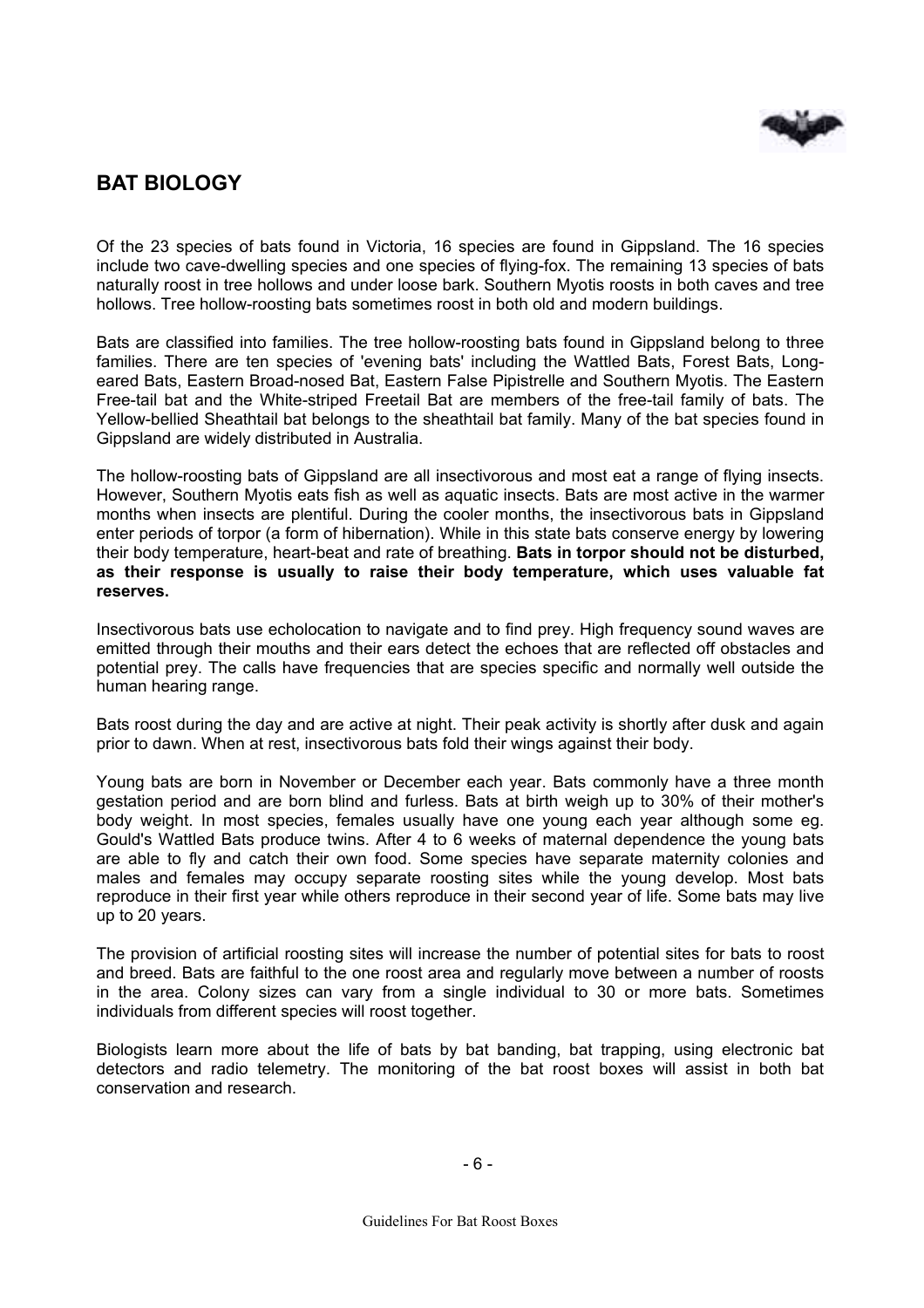

# **ROOSTS FOR VICTORIAN BATS**

### **Flying-foxes**

| $\bullet$<br>$\bullet$                                                     | Grey-headed Flying-fox<br>Little Red Flying-fox                                                                                                                                                                                        | Pteropus poliocephalus<br>Pteropus scapulatus                                                                                                                                                                       | Hanging from branches<br>Hanging from branches                                                  |
|----------------------------------------------------------------------------|----------------------------------------------------------------------------------------------------------------------------------------------------------------------------------------------------------------------------------------|---------------------------------------------------------------------------------------------------------------------------------------------------------------------------------------------------------------------|-------------------------------------------------------------------------------------------------|
|                                                                            | <b>Horseshoe bats</b>                                                                                                                                                                                                                  |                                                                                                                                                                                                                     |                                                                                                 |
|                                                                            | Eastern Horseshoe Bat                                                                                                                                                                                                                  | Rhinolophus megaphyllus                                                                                                                                                                                             | Cave dwelling                                                                                   |
|                                                                            |                                                                                                                                                                                                                                        |                                                                                                                                                                                                                     | <b>Recommended</b><br>base entrance                                                             |
|                                                                            | <b>Sheathtail bats</b>                                                                                                                                                                                                                 |                                                                                                                                                                                                                     |                                                                                                 |
|                                                                            | Yellow-bellied Sheathtail Bat Saccolaimus flaviventris                                                                                                                                                                                 |                                                                                                                                                                                                                     | 25-35 mm                                                                                        |
|                                                                            | <b>Free-tail Bats</b>                                                                                                                                                                                                                  |                                                                                                                                                                                                                     |                                                                                                 |
| $\bullet$<br>$\bullet$<br>$\bullet$                                        | Eastern Freetail Bat<br><b>Inland Freetail Bat</b><br>Southern Freetail Bat<br>White-striped Freetail Bat                                                                                                                              | Mormopterus sp.<br>Mormopterus sp.<br>Mormopterus sp.<br>Tadarida australis                                                                                                                                         | 12-15mm<br>12-15mm<br>12-15mm<br>15-25mm                                                        |
|                                                                            | <b>Evening bats</b>                                                                                                                                                                                                                    |                                                                                                                                                                                                                     |                                                                                                 |
| $\bullet$<br>$\bullet$<br>$\bullet$<br>$\bullet$                           | <b>Gould's Wattled Bat</b><br><b>Chocolate Wattled Bat</b><br>Eastern False Pipestrelle<br>Common Bent-wing Bat<br>Southern Myotis                                                                                                     | Chalinolobus gouldii<br>Chalinolobus morio<br><b>Falsistrellus tasmaniensis</b><br>Miniopterus schreibersii<br>Myotis macropus                                                                                      | 12-15mm<br>12-15mm<br>16-20mm<br>Cave dwelling<br>16-20mm<br>& Cave dwelling                    |
| $\bullet$<br>$\bullet$<br>$\bullet$<br>$\bullet$<br>$\bullet$<br>$\bullet$ | Lesser Long-eared Bat<br>Gould's Long-eared Bat<br><b>Greater Long-eared Bat</b><br>Inland Broad-nosed Bat<br>Little Broad-nosed Bat<br>Eastern Broad-nosed Bat<br><b>Inland Forest Bat</b><br>Large Forest Bat<br>Southern Forest Bat | Nyctophilus geoffroyi<br>Nyctophilus gouldi<br>Nyctophilus timoriensis<br>Scotorepens balstoni<br>Scotorepens greyii<br>Scotorepens orion<br>Vespadelus baverstocki<br>Vespadelus darlingtoni<br>Vespadelus regulus | 12-15mm<br>12-15mm<br>16-20mm<br>16-20mm<br>12-15mm<br>16-20mm<br>12-15mm<br>12-15mm<br>12-15mm |
| $\bullet$                                                                  | <b>Little Forest Bat</b>                                                                                                                                                                                                               | Vespadelus vulturnus                                                                                                                                                                                                | 12-15mm                                                                                         |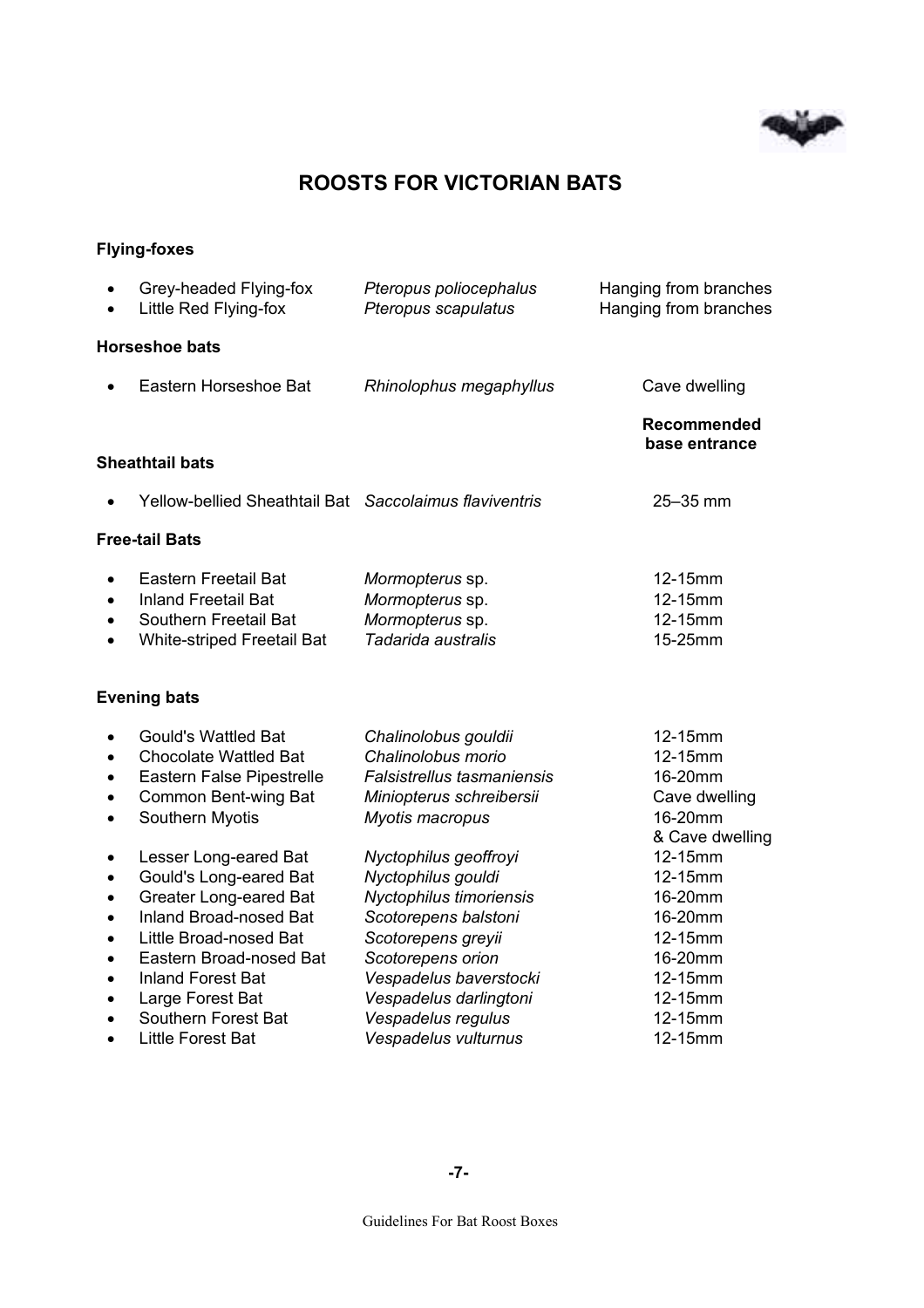

# **TARGET SPECIES IN GIPPSLAND**

### *HOLLOW-ROOSTING BATS*

#### **Target species for 12 to 15mm base entrance**

Chocolate Wattled Bat *Chalinolobus morio*  Eastern Freetail Bat *Mormopterus* sp. Gould's Long-eared Bat *Nyctophilus gouldi*  Lesser Long-eared Bat *Nyctophilus geoffroyi*  Large Forest Bat *Vespadelus darlingtoni*  Southern Forest Bat *Vespadelus regulus*  Little Forest Bat *Vespadelus vulturnus* 

#### **Target species for 15 to 20mm base entrance**

Gould's Wattled Bat *Chalinolobus gouldii*  Eastern False Pipistrelle *Falsistrellus tasmaniensis*  Southern Myotis *Myotis macropus*  Eastern Broad-nosed Bat *Scotorepens orion* 

#### **Target species for 15 to 25mm base entrance**

White-striped Freetail Bat *Tadarida australis* 

#### **Target species for 25 to 35mm base entrance**

Yellow-bellied Sheathtail Bat *Saccolaimus flaviventris* 

The White-striped Free-tail Bat and the Yellow-bellied Sheathtail Bat are high-flying bats and probably roost higher than other hollow-roosting bats.

Smaller bat species are unlikely to roost in bat roost boxes with a base entrance targeted towards the larger species. Bats usually select roosts with entrances only marginally bigger than the thickness of their skull and chest. This protects bats from predation and from competition from larger mammals and birds. As most bats found in Gippsland are very small (4 to 20 grams), entrances for bat roost boxes also need to be small.

It is strongly recommended that when installing bat roost boxes the emphasis is placed upon constructing bat roost boxes with a base entrance ranging from 12 to 20mm.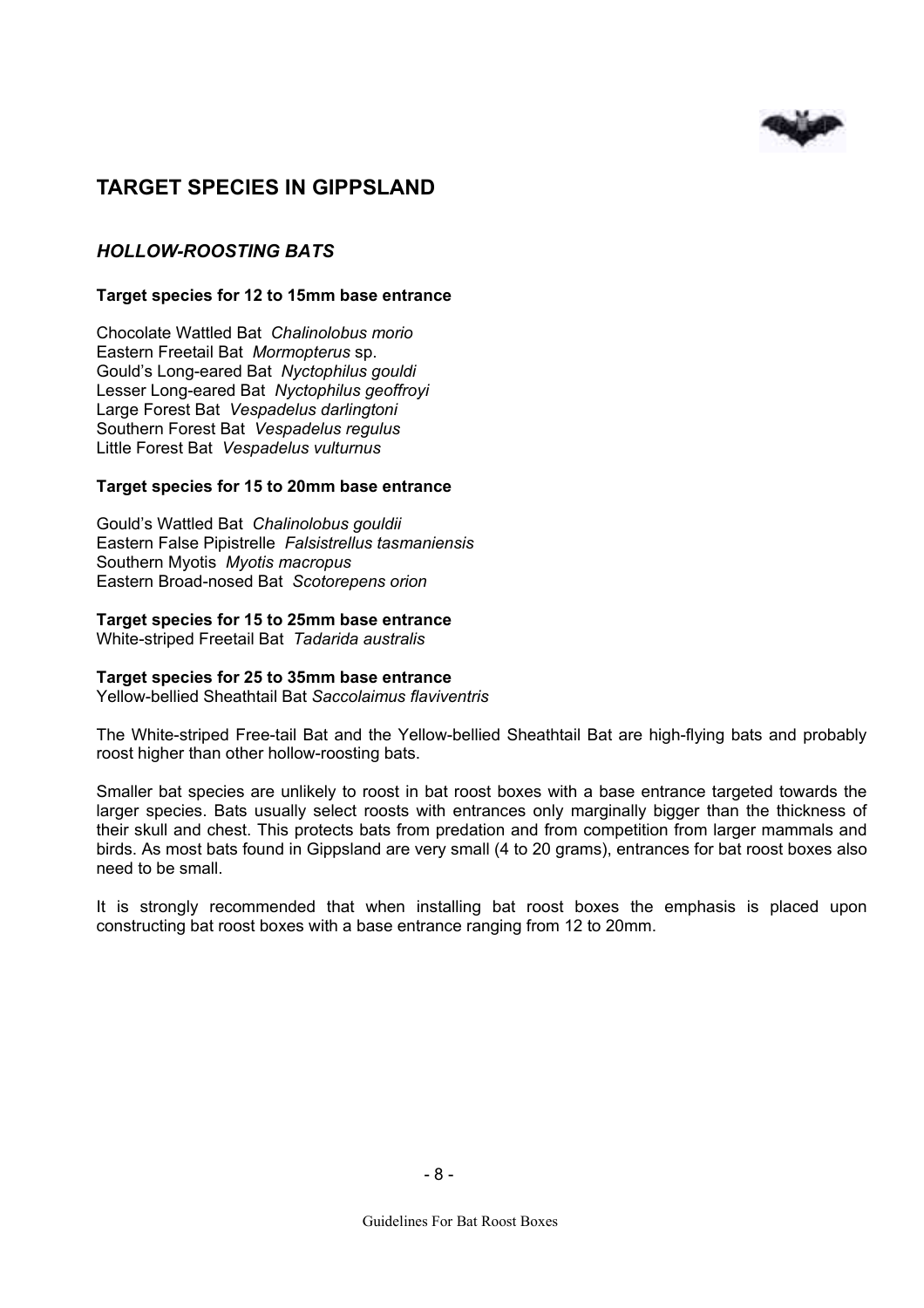

# **CONSTRUCTION GUIDELINES**

These Construction Guidelines should be read in conjunction with the two models of a bat roost box design included in this kit.

- Required 7 pieces of wood preferably rough sawn hardwood. *(Do not use treated pine, particle board or Craftwood').*
- 2mm deep, 5mm apart parallel horizontal grooves on landing pad and internal back and front of box.
- 20mm thick internal block screwed under the inspection lid of **all** boxes. The internal block assists to make the inside of the box free of draught and light. The block also minimizes wrapping of the lid and provides additional weight for a close fitting lid.
- Brass screws and construction glue eg.*'Liquid Nails'*, '*Maxbond'* to affix the components of the bat roost box. Apply construction glue to where the two sides adjoin the back, front and base of the box. (Avoid PVA glue as it is not suitable for wood joints subject to weathering).
- Use an outdoor wood filler to fill-in the saw cut gaps and any cracks or holes in the bat roost box. (Avoid silicone as acidic chemicals in the silicone may be harmful to fauna. If it is intended to paint the box, silicone can not be painted).
- Ensure that the timber selected for the inspection lid is free of cracks and knots.
- By being exposed to the weather, the inspection lid may warp. If this occurs, either replace the lid or secure a latch to firmly close the lid.
- If planed timber is used to construct the boxes, once the box has been assembled, roughen the outside of the box with a knife, glass cutter or saw. The roughen timber will allow the bats to grip and climb on and around the box.
- Exterior of the bat roost box may be painted with two coats of camouflage green or camouflage brown with a non-lead based paint eg. 'Wattyl Solargard', 'Dulux Weathershield' gloss acrylic, 'Duralex Sunmaster' gloss acrylic. *(Do not paint landing pad).* No undercoat or primer is required. If kiln dried timber is used, definitely apply two coats of paint.
- Paint or affix large bold white numbering on exterior of base of bat roost box to facilitate box maintenance and monitoring. Consider using an alpha-numeric numbering system where a letter of the alphabet is designated for each kind of animal artificial roost or nest boxes. For example, *B*  means bat roost box, *A* means bird nest box, *P* means possum nest box.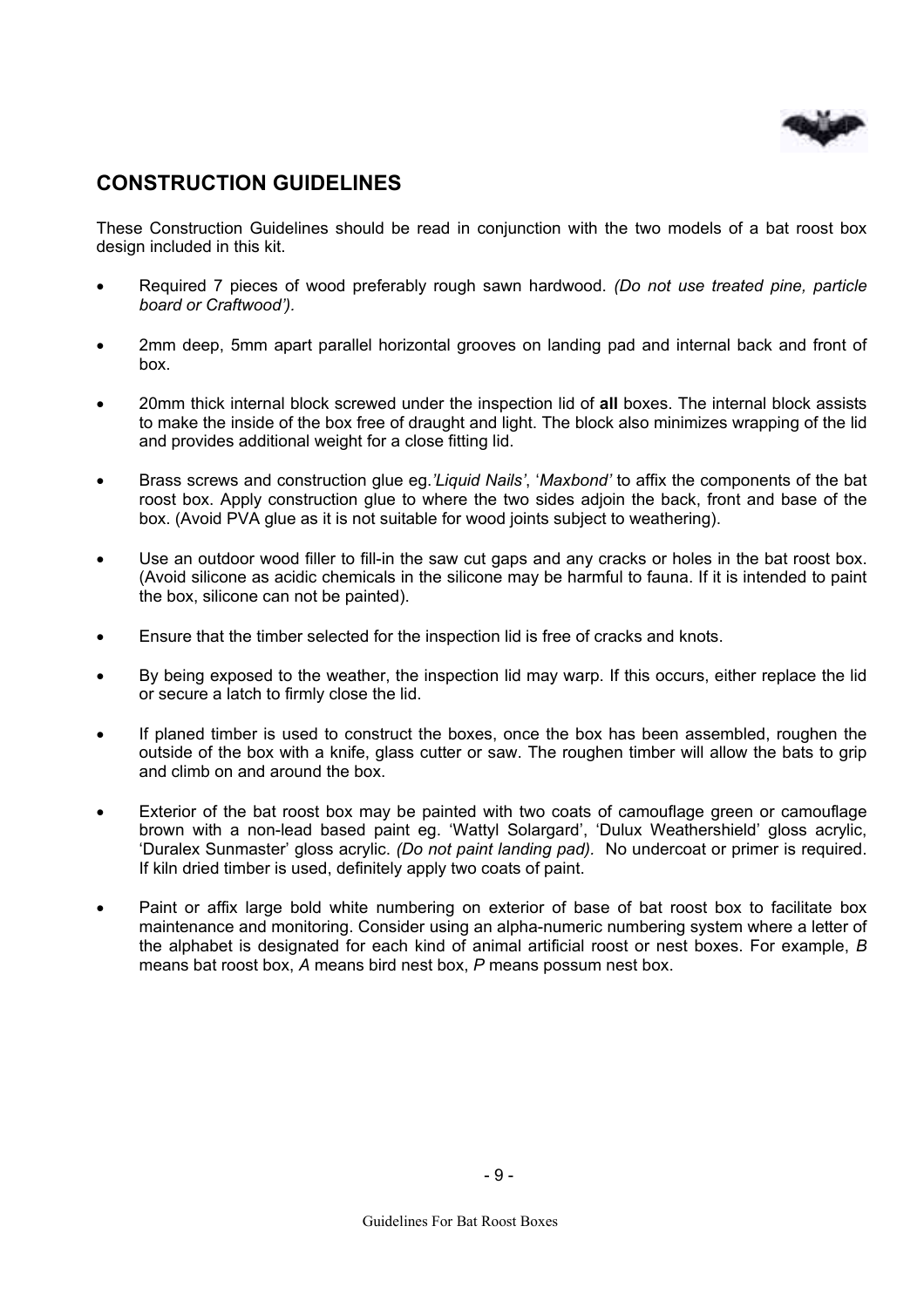

# **BUILDING YOUR OWN BAT ROOST BOXES GUIDELINES**

### **MATERIALS REQUIRED**

- Preferably rough sawn timber
- Brass screws
- Construction glue eg. '*Liquid Nails'*, '*Maxbond'*
- Stainless steel, galvanized or brass hinge(s) or stainless steel piano hinge
- Outdoor wood filler
- Two galvanized coach screws for each box
- Two 25mm min. rubber chair tips or two 60mm cushion door stops
- White paint or white bold plastic numbers for the bat roost box number
- Optional Camouflage green or camouflage brown paint
- Optional Stainless steel or brass latch
- Optional Rubber strip of bike tube under the hinge before screwing the hinge to the box and lid. This is to prevent water from running down inside of the box. Alternatively and to protect the hinge from weathering, secure the rubber strip over the secured hinge

### **CHOOSE THE DIMENSIONS**

These are the recommended minimum and maximum dimensions shown on the Bat Roost Box Measurement Guidelines for Model 1 and Model 2. The design for the two models is enclosed as a bound and as a loose copy in a plastic folder in this kit. **When constructing a quantity of boxes, build boxes of various dimensions within the recommended minimum and maximum dimensions. This gives bats a choice of boxes. Commence by choosing the internal height, width, depth and the size of the entrance. The external dimensions of the box will then be determined by the thickness of the wood being used.**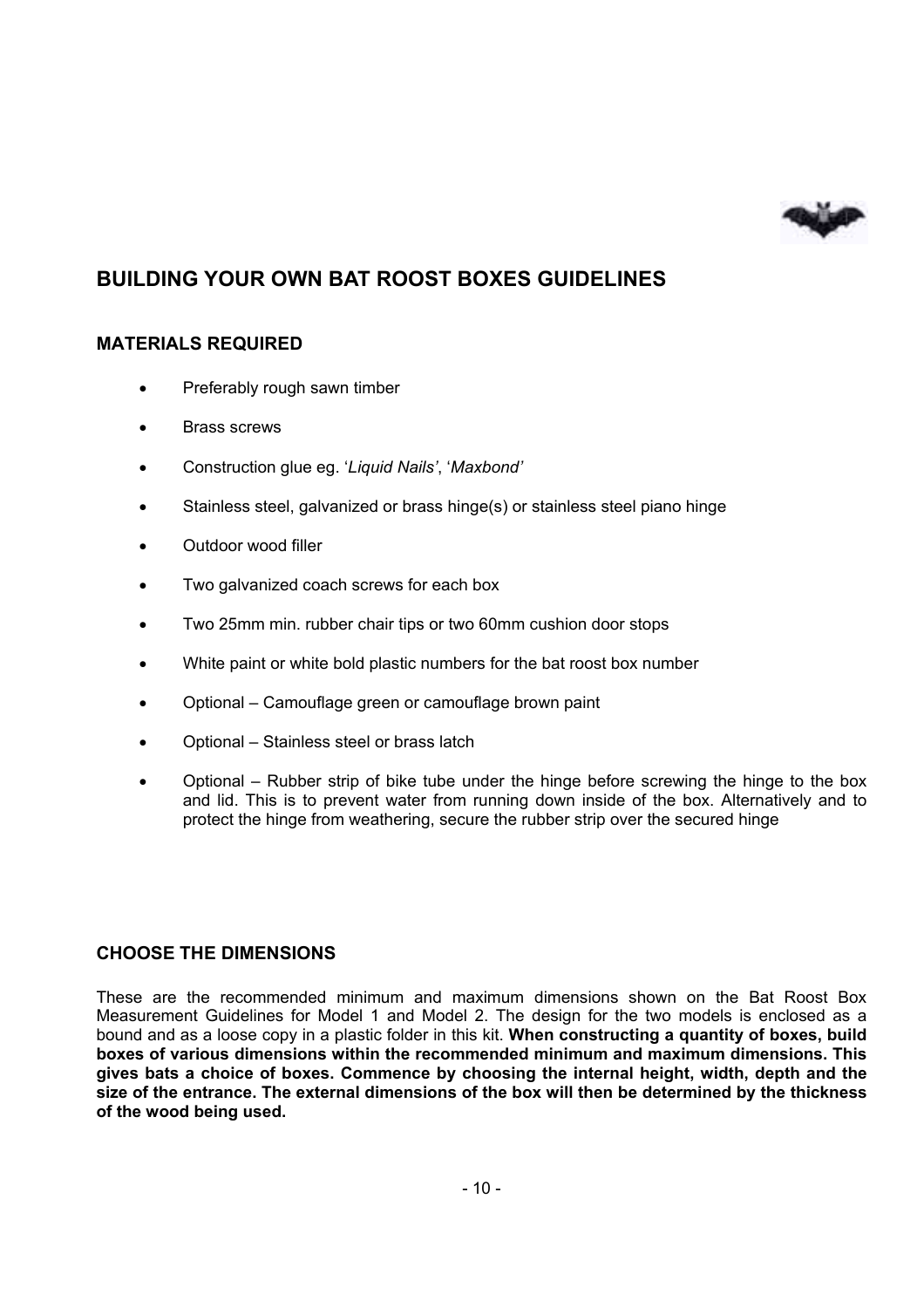

# **MAXIMUM DIMENSIONS – MODEL 1 Drawing LCC 851**

In a temperate climate, this model is more likely to be used by hollow-roosting bats in the cooler months.

Timber thickness – 45mm (except for the 20mm internal block)

**Back** Height 851mm, Width 250mm

**Sides x two** Height 541mm, Width 100mm

**Front** Height 505mm (20<sup>0</sup> bevelled edge), Width 250mm

**Base** Depth 160mm, Width 80mm (Provides for 20mm entrance)

**Inspection lid** Depth 205mm (20<sup>0</sup> bevelled edge), Width 300mm This dimension allows a 25mm over-hang of the lid on each side and at the front of the box.

**Internal block** 20mm thick. Measure internal block dimensions to suit after assembly of box. Weathering may cause the box to contract. Consequently, ensure that the internal block when screwed to the inspection lid allows the lid to close freely.



*Internal block*

Inspection lid fully opened *Photo by Steve Kurec*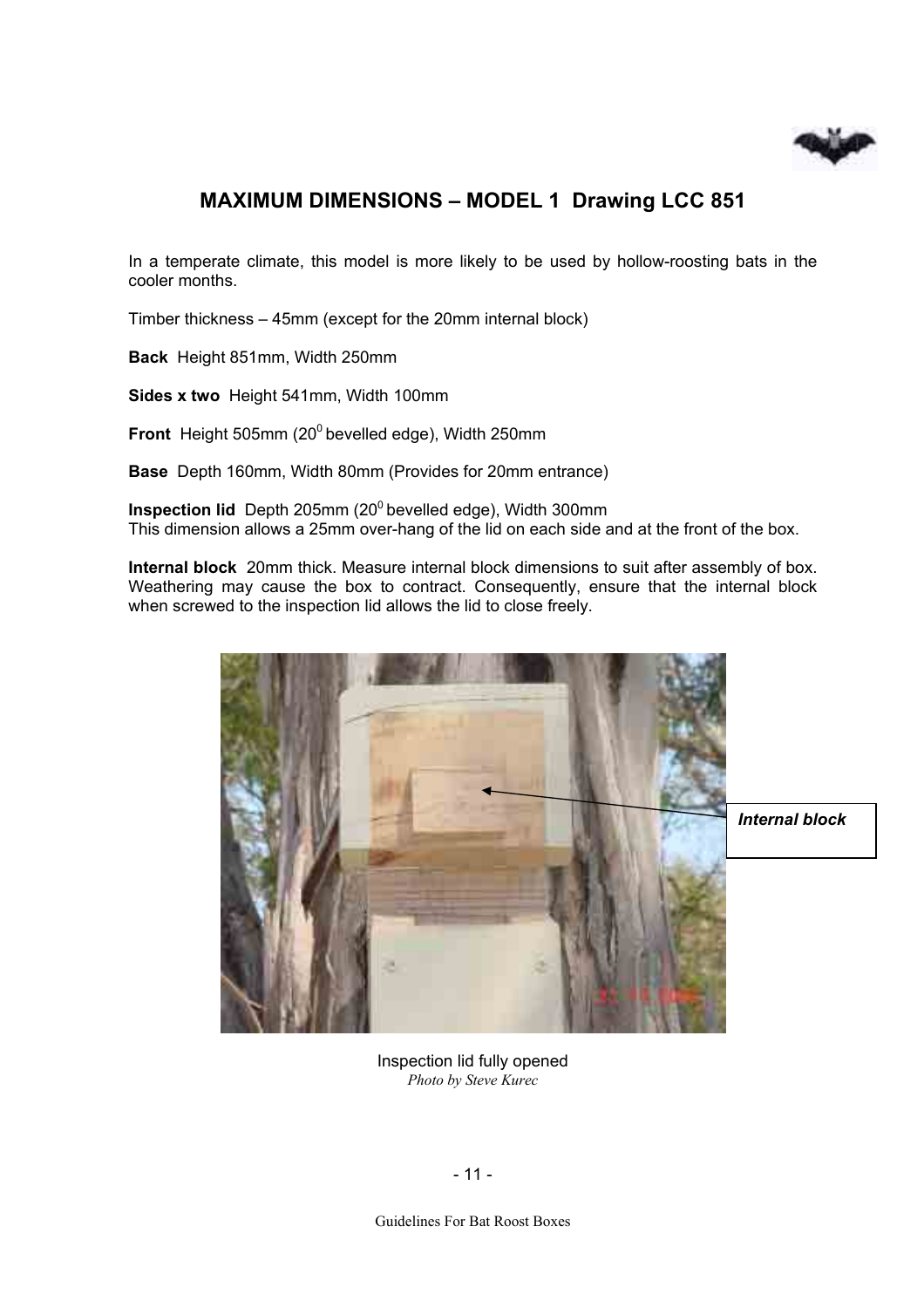

### **ASSEMBLY OF BAT ROOST BOX - MODEL 1 Drawing LCC 851 (Maximum dimensions)**

#### **Construct six components from 45mm timber and internal block of 20mm, preferably rough sawn hardwood**

- **(a) Back** 851mm x 250mm
	- Cut parallel saw cuts on the internal back including the landing pad
	- Drill holes for top and bottom galvanized coach screw
- **(b) Sides x 2** 541mm x 100mm
	- Cut  $20^D$  angle on the top of both sides for the inspection lid
	- Screw and glue the two sides into position
- **(c) Front** 505mm x 250mm
	- Cut parallel saw cuts on the inside
	- Plane  $20^D$  bevel at the top for the inspection lid
	- Screw and glue front in position
- **(d) Base** 160mm x 80mm
	- Screw and glue in position ensuring that a 20mm entrance is provided next to the saw cut landing pad
- **(e) Inspection lid** 205mm x 300mm
	- Plane  $20^D$  bevel at the top before screwing the hinge(s) in position
	- Saw a drip-line on the underneath sides and front of the lid.
		- 2mm deep cut, 10mm from edges
	- Screw hinge(s) to the lid and back. Unless using a stainless steel piano hinge, use more than one hinge to ensure that as far as practical, the width of the lid is hinged to the back.

#### **(f) Internal block** on inside of inspection lid

• Measure the block dimensions to fit after assembling the box. Allow for contraction of the box as a result of weathering. Screw the block to the lid ensuring that the lid closes freely. Do not apply construction glue to the internal block as it may subsequently be necessary to remove the block for repairs.

#### **(g) Finally**

- Apply outdoor wood filler to saw cut gaps and to any cracks and holes
- Paint or affix bold white numbers on box base
- Optional Rubber strip of bike tube under the hinge before screwing the hinge to the box and lid or alternatively, affix the rubber strip over the secured hinge
- Optional Round external edges on the box and inspection lid with a plane or rasp
- Optional Roughen the outside of the box
- Optional Paint exterior camouflage green or camouflage brown
- Optional Screw stainless steel or brass latch to lid.

- 13 -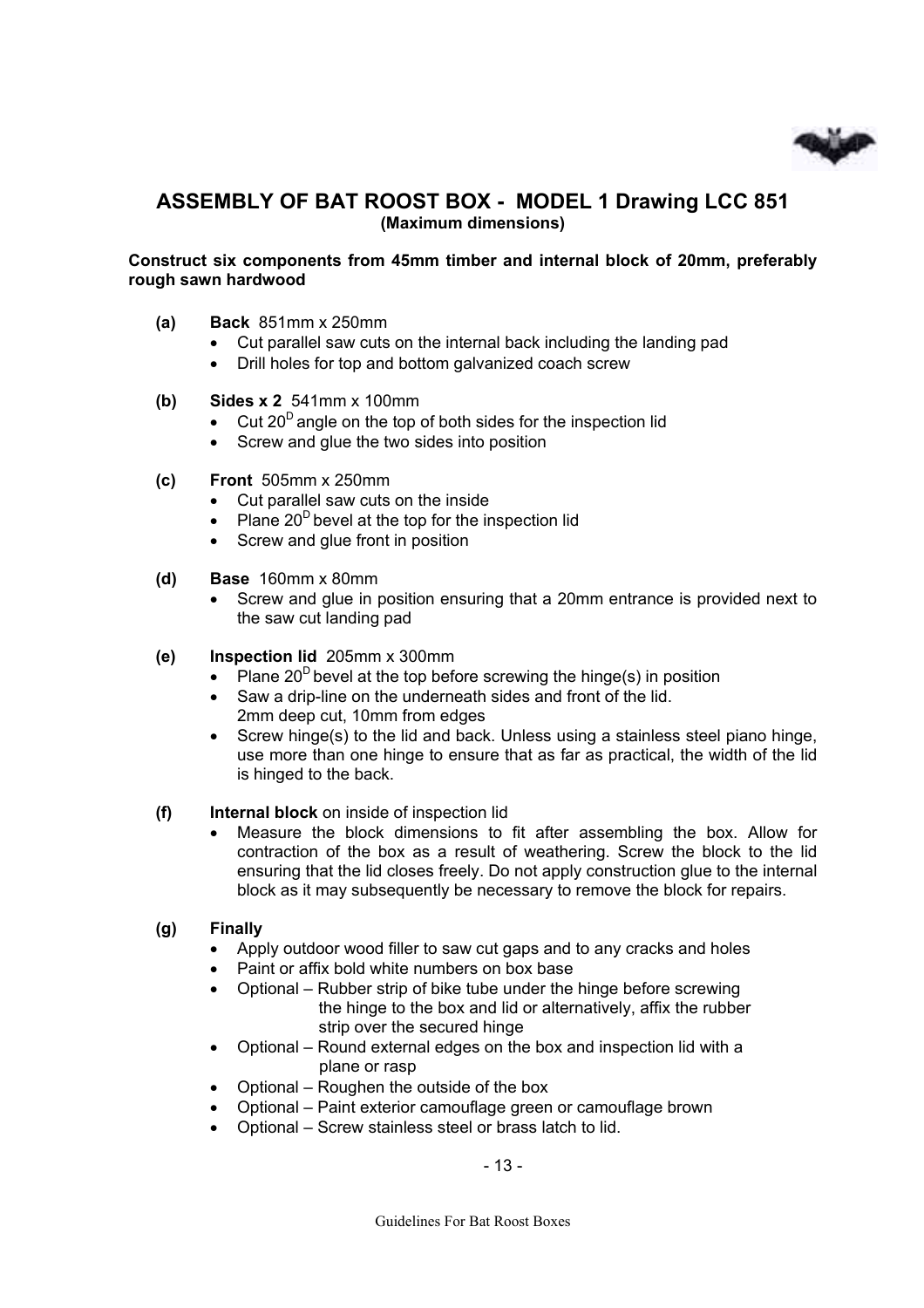

# **MAXIMUM DIMENSIONS – MODEL 2 Drawing LCC 852**

In a temperate climate, this model is more likely to be used by hollow-roosting bats in the warmer months.

Timber thickness – 20mm for the 7 components

**Back** Height 556mm, Width 130mm

**Sides x two** Height 286mm, Width 80mm

**Front** Height 250mm (20<sup>0</sup> bevelled edge), Width 130mm

**Base** Depth 68mm, Width 90mm (Provides for 12mm entrance)

**Inspection lid** Depth 145mm (20<sup>0</sup> bevelled edge), Width 180mm This dimension allows a 25mm over-hang of the lid on each side and at the front of the box.

**Internal block** Measure internal block dimensions to suit after assembly of box. Weathering may cause the box to contract. Consequently, ensure that the internal block when screwed to the inspection lid allows the lid to close freely.



Bat roost box number *Photo by: Steve Kurec* 

- 14 -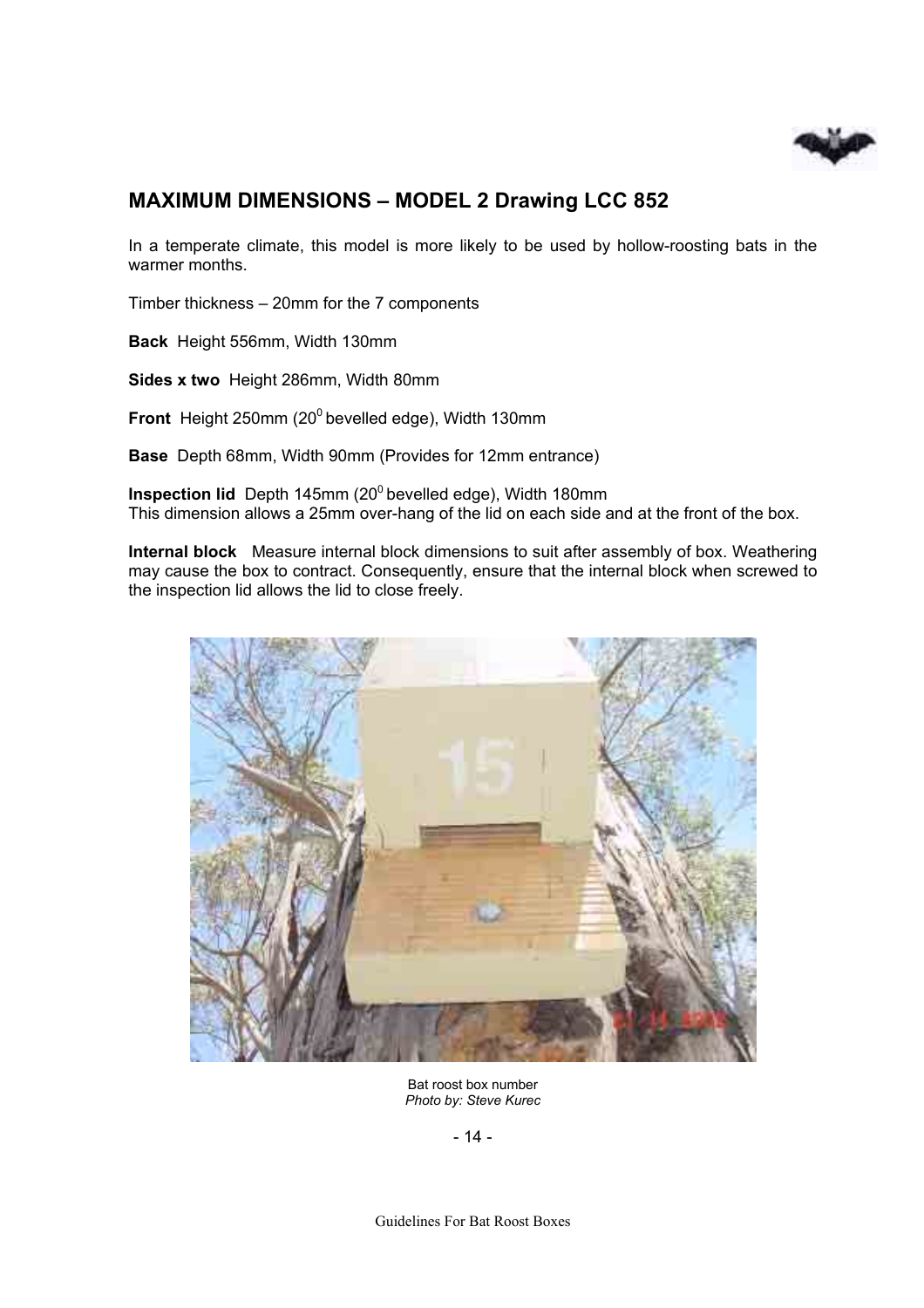

# **ASSEMBLY OF BAT ROOST BOX - MODEL 2 Drawing LCC 852 Minimum dimensions**

#### *Construct components from 20mm timber, preferably rough sawn hardwood*

- **(a) Back** 556mm x 130mm
	- Cut parallel saw cuts on the internal back including the landing pad
		- Drill holes for top and bottom galvanized coach screw
- **(b) Sides x 2** 286mm x 80mm
	- Cut  $20^D$  angle on the top of both sides for the inspection lid
	- Screw and glue the two sides into position
- **(c) Front** 250m x 130mm
	- Cut parallel saw cuts on the inside
	- Plane  $20^D$  bevel at the top for the inspection lid
	- Screw and glue front in position
- **(d) Base** 68mm x 90mm
	- Screw and glue in position ensuring that a 12mm entrance is provided next to the saw cut landing pad
- **(e) Inspection lid** 145mm x 180mm
	- Plane  $20^D$  bevel at the top before screwing the hinge(s) in position
	- Saw a drip-line on the underneath sides and front of the lid. 2mm deep cut, 10mm from edges
	- Screw hinge(s) to the lid and back. Unless using a stainless steel piano hinge, use more than one hinge to ensure that as far as practical, the width of the lid is hinged to the back.

#### **(f) Internal block** on inside of inspection lid

• Measure the block dimensions to fit after assembling the box. Allow for contraction of the box as a result of weathering. Screw the block to the lid ensuring that the lid closes freely. Do not apply construction glue to the internal block as it may subsequently be necessary to remove the block for repairs.

#### **(g) Finally**

- Apply outdoor wood filler to saw cut gaps and to any cracks and holes
- Paint or affix bold white numbers on box base
- Optional Rubber strip of bike tube under the hinge before screwing the hinge to the box and lid or alternatively, affix the rubber strip over the secured hinge
- Optional Round external edges on the box and inspection lid with a plane or rasp
- Optional Roughen the outside of the box
- Optional Paint exterior camouflage green or camouflage brown
- Optional Screw stainless steel or brass latch to lid.

- 16 -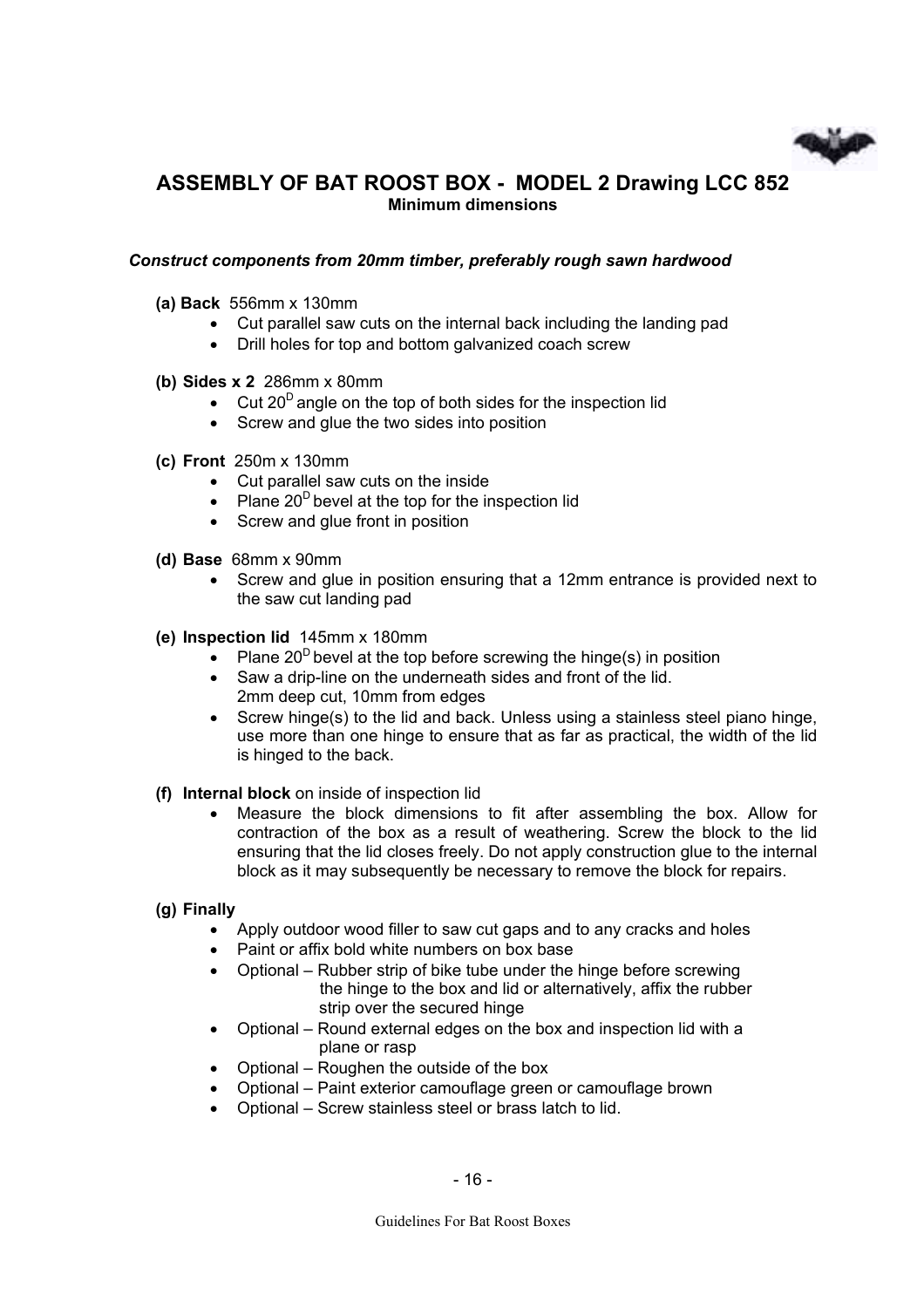

# **SITING GUIDELINES**

- Preferably within 400 metres of a body of water
- Base entrance may face any orientation but if practical, install the majority of the boxes facing east and west. Avoid entrance facing the prevailing wind.
- Sunny positions on growing, mature or dead trees. Other alternatives are buildings, structures or poles
- Free from over-hanging branches, especially close to or below the bat roost box. There should be no over-hanging branches within 3 metres in a horizontal distance from the box base entrance
- Height, from 4 metres to within reach of an extension ladder
- Stable footing at the base of the point of attachment to support a person on a ladder
- Any number of bat roost boxes can be installed in the one locality. In localities having a low natural availability of roost sites, installing from 10 to 15 boxes would increase the probability of bats roosting in boxes
- One to three bat boxes on each tree or place of support. More boxes could be placed on large trees
- Where more than one bat roost box on the same tree, install all boxes at the same height facing different directions. This minimizes the manoeuvring of a ladder when monitoring the boxes.
- Recommended bat roost box distance apart, if practical 10 to 40 metres
- **Recommended ratio of bat roost boxes with varying base entrance dimensions 12 to 15mm to > 15mm to 20mm, 3:1**
- **Recommended ratio of bat roost boxes with thickness from 20mm to 45mm, 1:2.**  The two thicknesses of timber aims to provide bat roosts throughout the year. In a temperate climate, the thinner timber roost boxes are likely to used by bats in the warmer months and the thicker timber roost boxes during the cooler months. The different thicknesses of timber provide bats with a choice of roosts.
- If after five years since the installation of bat roost boxes there has been no sighting of bats or bats' scats, consideration should be given to relocating the boxes to another site.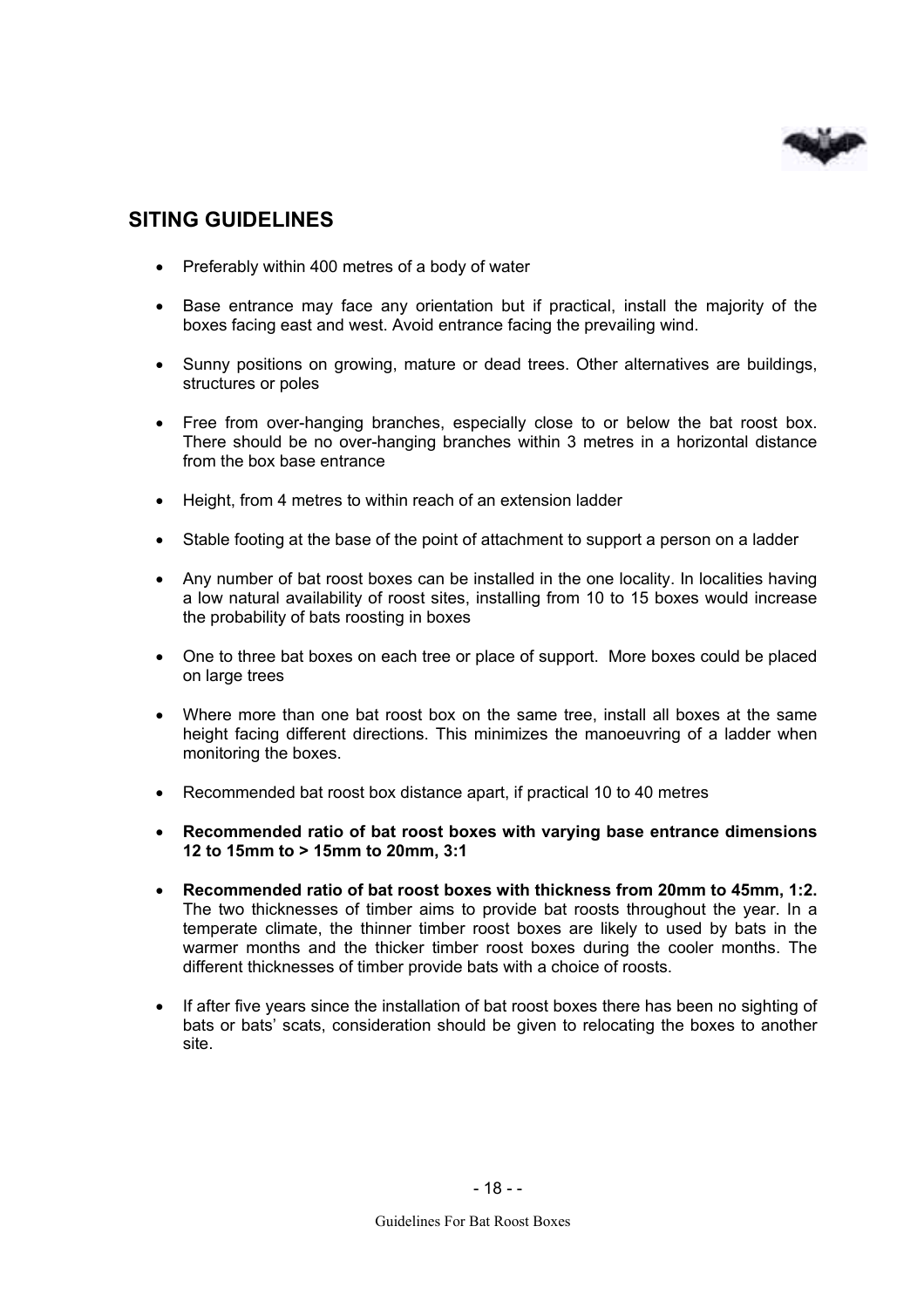

# **ATTACHMENT GUIDELINES**

- Secure ladder before attempting to attach the bat roost box. Two ladders with one person on each ladder may be necessary to attach the boxes, especially those made from 45mm thick hardwood
- The back of bat roost box is extended at top and at bottom to enable the box to be attached.
- Use galvanized coach screws to secure the boxes. A pilot hole will be necessary.
- Attach to tree, pole, structure or building so that 60mm of the galvanized coach screw penetrates the tree (or other solid mounting). Remove back as necessary at the point of attachment.
- Place 25mm minimum rubber chair tip or 60 mm cushion door stop between tree and back of bat roost box.
- **Countersink base screw head** so that it is flush with the surface of the back (of the bat roost box). This is necessary to prevent damaging the bats' wing membranes.
- Complete Bat Roost Box Placement Sheet.



*Photo by Steve Kurec*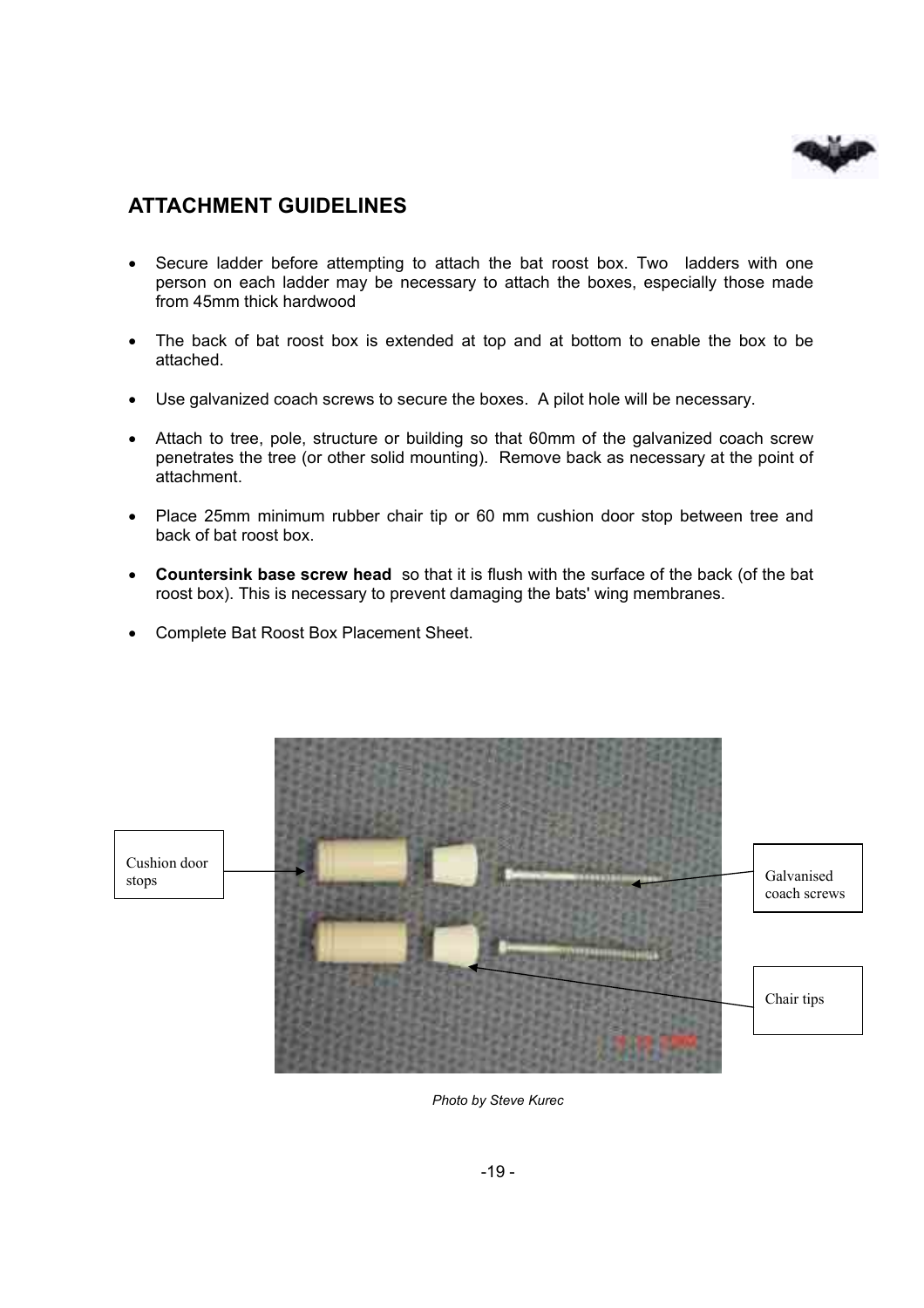

### **MONITORING GUIDELINES**

- Monitoring and maintenance of bat roost boxes can be conducted on the same occasion. Monitoring aims to record the usage of the boxes by bats and other fauna. This is done without handling the bats.
- Monitor the bat roost boxes so that the inspection is completed well before dusk. If the monitoring is not completed before dusk, bats will fly from their roosts soon after dusk.
- Place the extension ladder into position as quietly as possible. Rest the top of the ladder above and to the side of the bat roost box to facilitate inspection. Secure ladder before inspecting the box. It is advisable for a person to hold the ladder while another person climbs to inspect the box.
- Thoroughly block the base entrance with a rag or cloth before opening the inspection lid to ensure there are no gaps for the bats to escape.
- Gently open the lid. Roosting bats will tend to congregate at the top of the box.
- If no bats are present, look for bat scats (which look like mouse scats) at the bottom of the box. Providing there are no bats, use a torch to check for bat scats at the base of the boxes.
- Providing there are no bats in the box, wipe out any leaves, bat scats, spiders' webs, beetles, millipedes and other nuisance invertebrates with a long-handled paint brush. By cleaning the inside of the box, it is apparent that anything found inside the box was deposited since the boxes were last monitored.
- Eradicate pest invertebrates. If insects prove to be a problem, place marine grease on the rubber chair tips (between the tree and the back of the box). This will restrict the movement of pest invertebrates into the box. If ants are a problem, lightly sprinkle talc powder inside the box. Ant and wasp nests, particularly if the nest is restricting the base entrance can be removed by using a scraper or a knife.
- **As a last resort,** use a chemical spray or dust to eradicate bees or wasps. After the pest insects have been killed, remove the bat roost box and thoroughly rinse with boiling water before re-installing the box.
- If bats are present, close the lid with caution, making sure the bats and in particular, their legs are clear of the inspection lid opening when the lid is closed. If bats have extended their limbs around the edge of the lid, blowing on their feet is likely to cause the bats to withdraw their limbs sufficiently for the lid to be closed safely. Failing the success of this action, it may be necessary to touch the extended limbs of the bat, to get the bat to withdraw its extended limbs from the edge of the lid.
- Quarterly monitoring inspections
- Record all findings on Bat Roost Box Monitoring Sheet.

- 20 -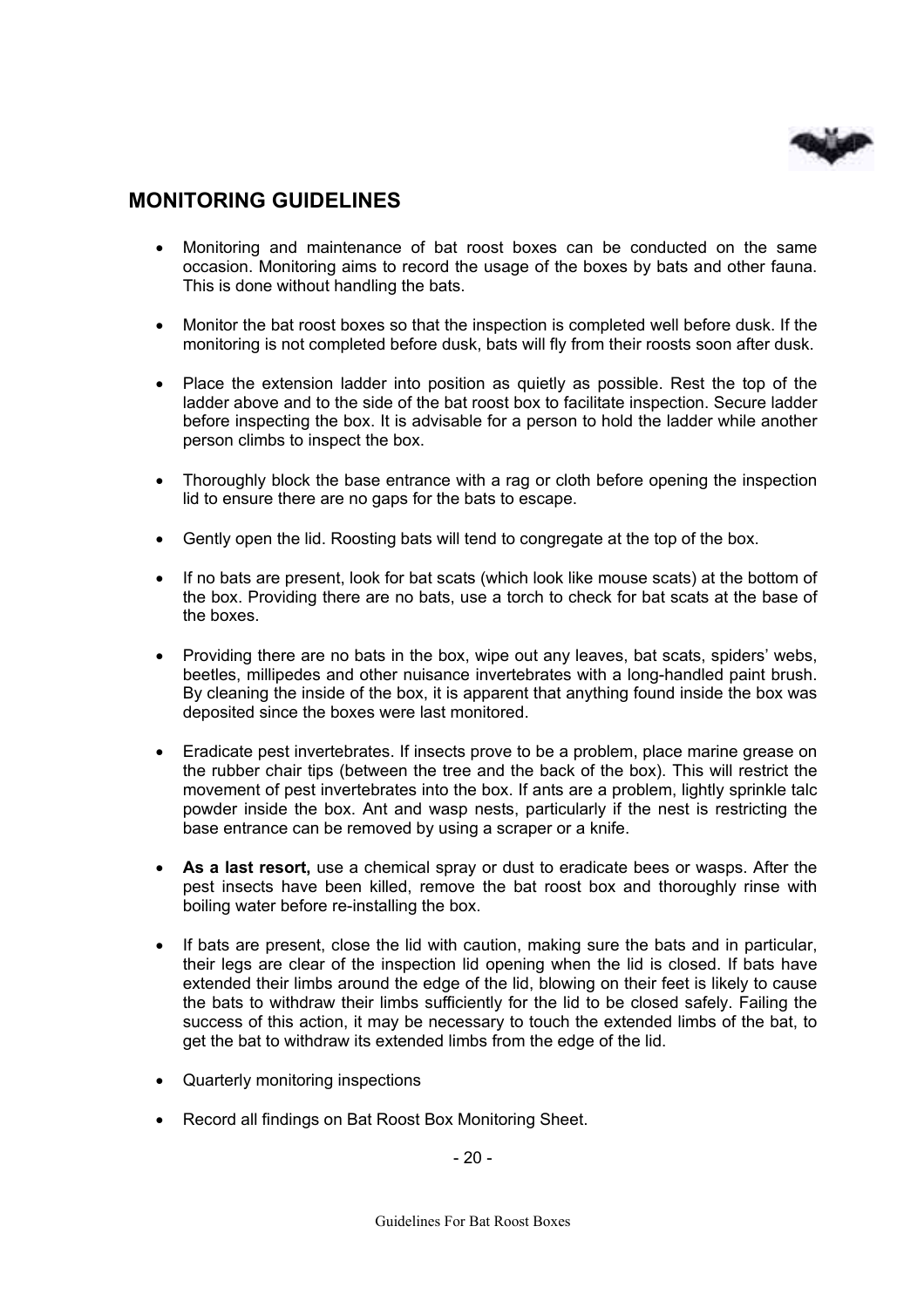

### **MAINTENANCE GUIDELINES**

- Maintenance of bat roost boxes can be conducted when the boxes are monitored. Maintenance aims to keep the boxes in a physical condition that will encourage the bats to roost.
- If maintenance of the boxes is being performed on a different occasion than monitoring, position the ladder, block the base entrance with a cloth, open and close the inspection lid as per the Monitoring Guidelines.
- If bats are roosting in a box which is in need of repairs, unless the repairs are urgent, leave the repairs to another occasion when the bats are roosting elsewhere.
- Check condition of bat roost box and rubber chair tip. If the chair tips appear to be squashed then unwind the coach screw a turn or two. The failure to take this action on growing trees may result in the tree damaging the box and causing it to fall to the ground.
- Check the security of the inspection lid hinge. Rain may settle around the lid screws causing the timber surrounding the hinge screws to rot. If the lid can not be adequately secured by tightening loose screws, the lid may need to be replaced.
- If gaps appear in the joints of the box or in the inspection lid, use an outdoor wood filler to fill the gaps.
- Boxes may split especially along the grain. Use construction glue eg. '*Liquid nails*', '*Maxbond'* to repair the box or replace that component. If a crack appears in the inspection lid, the lid will need to be either repaired or replaced.
- If the internal block under the lid causes the lid to jam, unscrew, re-size and re-fit the block. Bats require draught free roosts.
- Boxes may need removal for repairs.
- Cut back any tree growth that has grown around the base entrance area since the boxes were erected.
- Quarterly maintenance inspections.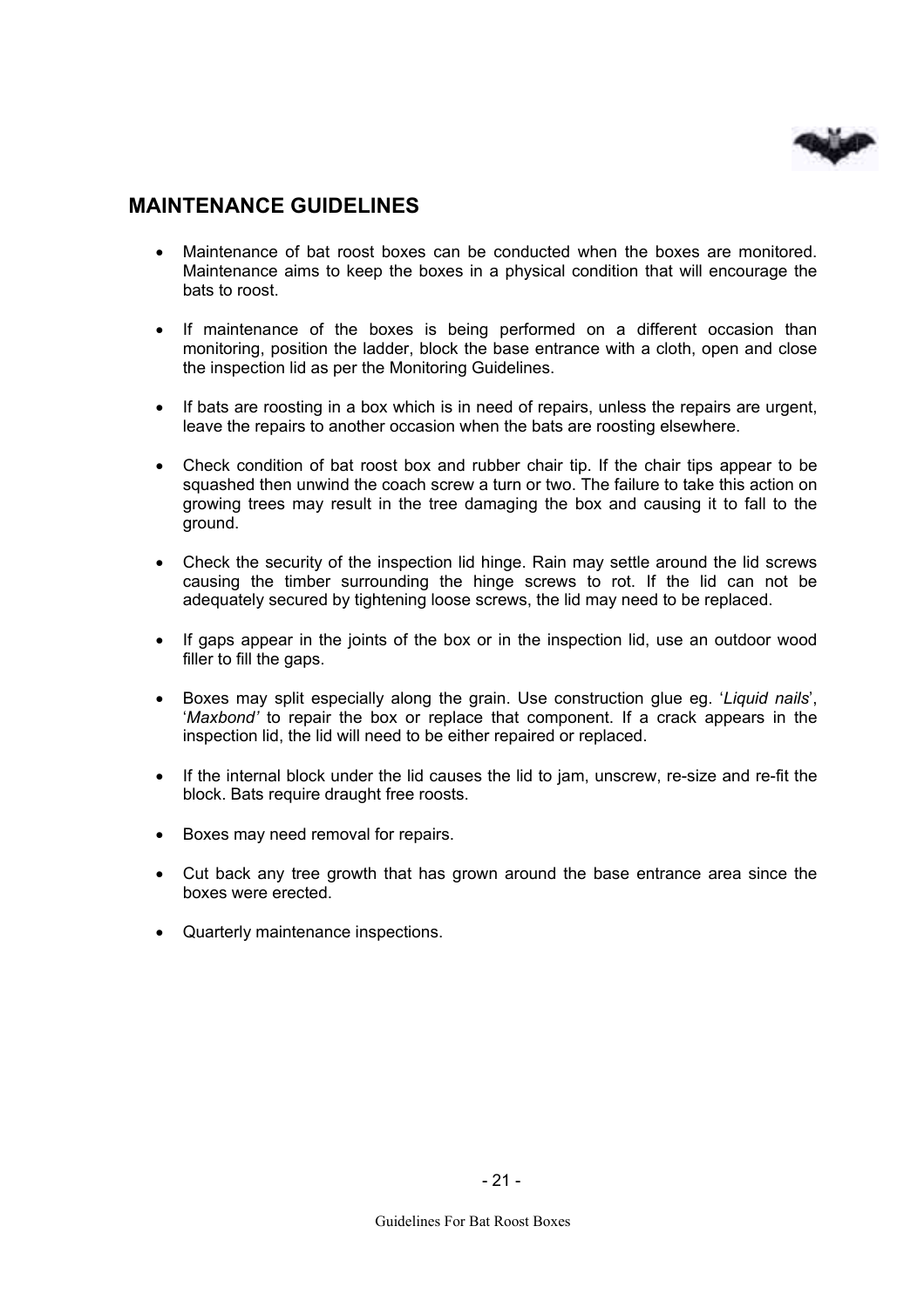

# **BAT ROOST BOX PLACEMENT SHEET GUIDELINES**

The Bat Roost Box Placement Sheet is an integral feature of the Bat Roost Box Kit.

The sheet is designed to record the physical dimensions and siting details of the boxes. The physical dimensions of the box should be measured with a metric ruler before attaching the boxes to the trees. The sheet needs to be completed after the boxes have been placed in position. An 8 metre (or longer) tape measure is necessary to measure the height of the box above the ground. A compass is recommended to record the base entrance orientation. Use an electronic calculator to calculate the internal volume of the box.

Prepare a Bat Roost Box Site Map showing the location of the erected boxes. It is recommended the map be prepared the same day as the bat roost boxes are installed. The map will be of assistance when subsequently monitoring and maintaining the boxes, particularly if other people inspect the boxes.

The number on each box is best applied by painting or affixing the numbers in bold white on the base of each box. Consider using an alpha-numeric numbering system if boxes for birds and possums are erected in the same locality as bat roost boxes. This system makes it easier to locate the various boxes when monitoring and maintaining nest and roost boxes.



*Chocolate Wattled Bat Photo by: Lindy Lumsden* 

 $-22 -$ 

Guidelines For Bat Roost Boxes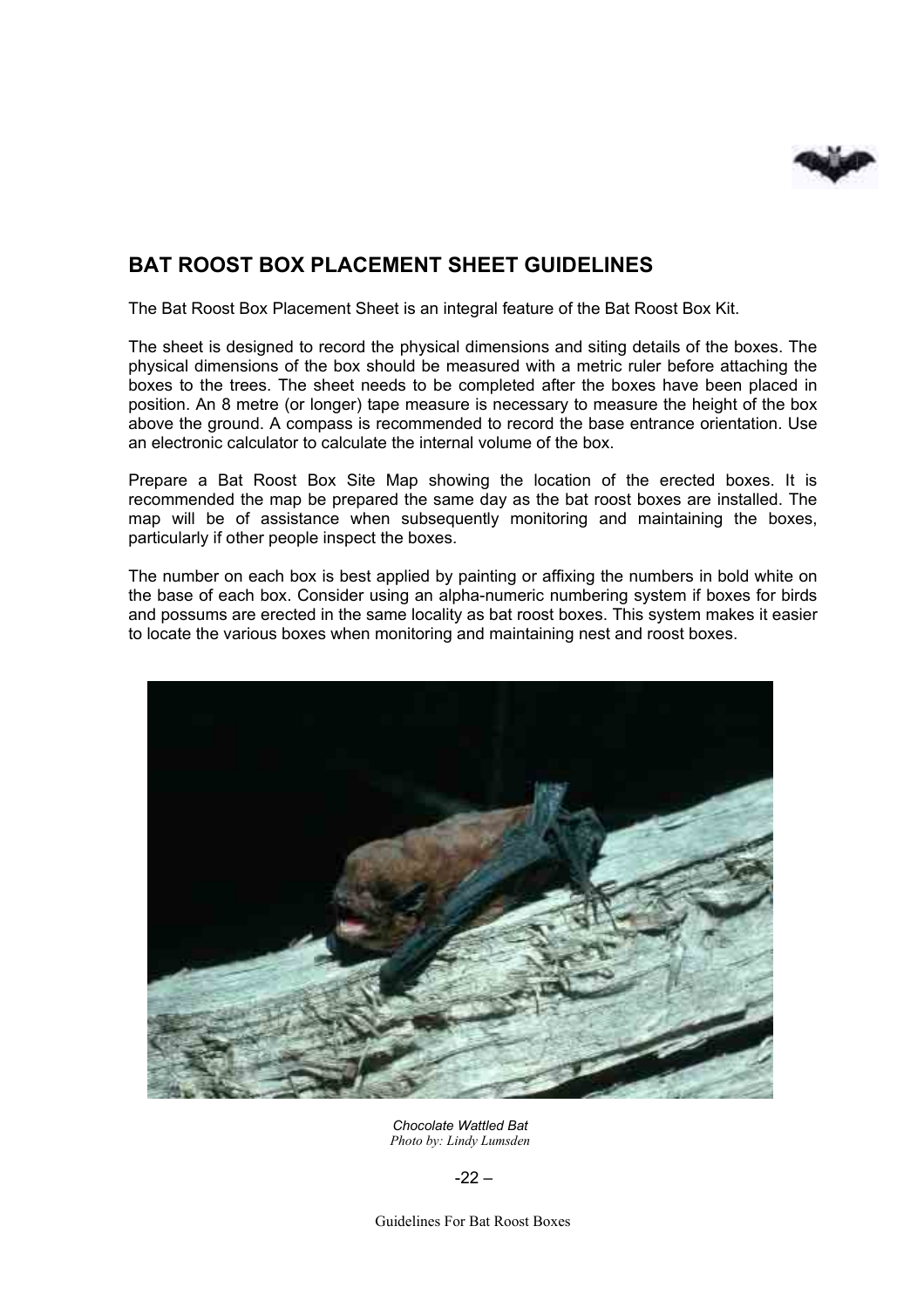

#### **BAT ROOST BOX PLACEMENT SHEET**

**LOCALITY …………………………………SITE …………………………..…LAT…………..…… LONG…………………………….. ALT…………..……** 

**Or AMG Coordinates Map No: ……………..………LONG…….……..………..…EASTING………..…….……..…NORTHING……………….………** 

| <b>BOX</b> | <b>INTERNAL</b> |            |            |                    | <b>DIMENSIONS</b> |  | <b>WOOD</b><br><b>Thickness</b><br>mm | <b>BASE</b><br><b>Entrance</b><br>mm | <b>BOX ON HEIGHT</b><br>same<br>tree | Above<br>ground m | <b>ENTRANCE</b><br>orientation | <b>TREE</b><br><b>SPECIES</b> | <b>COMMENT</b> |
|------------|-----------------|------------|------------|--------------------|-------------------|--|---------------------------------------|--------------------------------------|--------------------------------------|-------------------|--------------------------------|-------------------------------|----------------|
|            | Hmm             | <b>Wmm</b> | <b>Dmm</b> | Vol.M <sup>3</sup> |                   |  |                                       |                                      |                                      |                   |                                |                               |                |
|            |                 |            |            |                    |                   |  |                                       |                                      |                                      |                   |                                |                               |                |
|            |                 |            |            |                    |                   |  |                                       |                                      |                                      |                   |                                |                               |                |
|            |                 |            |            |                    |                   |  |                                       |                                      |                                      |                   |                                |                               |                |
|            |                 |            |            |                    |                   |  |                                       |                                      |                                      |                   |                                |                               |                |
|            |                 |            |            |                    |                   |  |                                       |                                      |                                      |                   |                                |                               |                |
|            |                 |            |            |                    |                   |  |                                       |                                      |                                      |                   |                                |                               |                |
|            |                 |            |            |                    |                   |  |                                       |                                      |                                      |                   |                                |                               |                |
|            |                 |            |            |                    |                   |  |                                       |                                      |                                      |                   |                                |                               |                |
|            |                 |            |            |                    |                   |  |                                       |                                      |                                      |                   |                                |                               |                |
|            |                 |            |            |                    |                   |  |                                       |                                      |                                      |                   |                                |                               |                |
|            |                 |            |            |                    |                   |  |                                       |                                      |                                      |                   |                                |                               |                |
|            |                 |            |            |                    |                   |  |                                       |                                      |                                      |                   |                                |                               |                |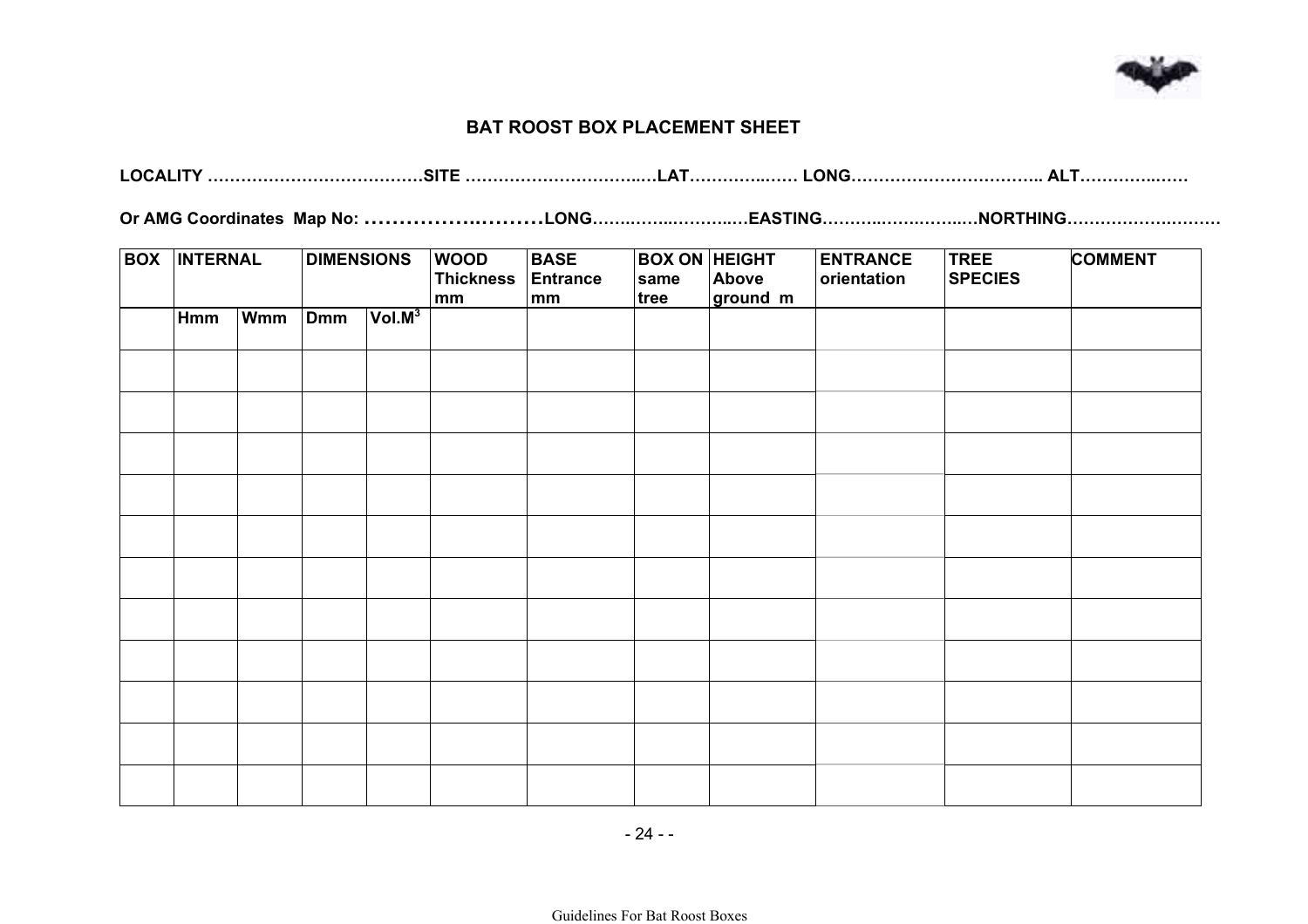

#### **BAT ROOST BOX PLACEMENT SHEET EXAMPLES**

#### **LOCALITY** *Traralgon* **SITE** *Railway Conservation Reserve* **LAT.** *38012'* **LONG.** *146032'* **ALT.** *100m*

**Or AMG Coordinates: MAP 8221 EASTING 5770478 NORTHING 55458805** 

Examples of six entries together with explanations are shown for the Bat Roost Box Placement Sheet.

| <b>BOX</b>     | <b>INTERNAL</b> |     | <b>DIMENSIONS</b> |                    | <b>WOOD</b><br><b>THICKNESS</b> | <b>BASE</b><br><b>ENTRANCE</b> | <b>SAME</b><br><b>TREE</b> | <b>BOX ON HEIGHT</b><br><b>ABOVE</b><br><b>GROUND</b> | <b>ENTRANCE</b><br><b>ORIENTATION</b> | <b>TREE</b><br><b>SPECIES</b> | <b>COMMENT</b>                                               |
|----------------|-----------------|-----|-------------------|--------------------|---------------------------------|--------------------------------|----------------------------|-------------------------------------------------------|---------------------------------------|-------------------------------|--------------------------------------------------------------|
|                | Hmm             | Wmm | <b>Dmm</b>        | Vol.M <sup>3</sup> | mm                              | mm                             |                            | m                                                     |                                       |                               |                                                              |
|                |                 |     |                   |                    |                                 |                                |                            |                                                       |                                       |                               |                                                              |
| B <sub>1</sub> | 195             | 95  | 100               | 0.0013             | 45mm                            | 15mm                           |                            | 4.0m                                                  | North                                 | Dead tree                     | Repaired. 19/2/00                                            |
| B <sub>2</sub> | 280             | 155 | 100               | 0.0043             | 20                              | 25                             |                            | 4.2                                                   | <b>Northeast</b>                      | Forest<br>Gum                 | Red Resited 19/2/00<br><b>Box sloping</b><br>forward 10°     |
| B <sub>3</sub> | 260             | 155 | 101               | 0.0041             | 30                              | 15                             | B <sub>5</sub>             | 5.5                                                   | Southeast                             | Manna Gum                     | Installed 26/2/00                                            |
| B <sub>4</sub> | 350             | 160 | 95                | 0.0053             | 45                              | 12                             | B <sub>6</sub>             | 6.0                                                   | South                                 | Narrow-leaf<br>Peppermint     | Installed 26/2/00<br><b>Box sloping back</b><br>$10^{\circ}$ |
| B <sub>5</sub> | 300             | 140 | 80                | 0.0034             | 30                              | 15                             | B <sub>3</sub>             | 5.5                                                   | Southwest                             | Manna Gum                     | Installed 26/2/00                                            |
| B <sub>6</sub> | 400             | 90  | 90                | 0.0032             | 45                              | 18                             | B <sub>4</sub>             | 6.0                                                   | North                                 | Narrow-leaf<br>Peppermint     | Installed 26/2/00                                            |

#### **Explanations:-**

**B** means Bat Roost Box. Progressively use each number as boxes are constructed and installed.

**Hmm, Wmm** and **Dmm** are internal height, width and depth measurements in millimetres. The internal height of the bat roost box is measured from the lowest internal height, that is at the front of the box. **Vol.M<sup>3</sup>** is the internal volume in cubic metres. This is determine by multiplying the height by width by depth.

**Wood thickness** is the thickness in millimetres of the timber used in the construction of the box. If the components are made from different thicknesses of timber, state the most commonly used thickness.

**Base entrance** is the size in millimetres of the entrance opening.

**Box on same tree** is the alpha-numeric number of any other bat roost box installed on the same tree, pole or structure.

**Height above ground** is measured in metres (to the nearest tenth of a metre) from the base of the box to the ground.

**Entrance orientation** is the entrance orientation of the box when installed

**Tree species** is the identification of the living tree where the box has been installed. Alternatively state the type of structure eg dead tree, pole, building **Comment** is the date of installation, re-siting, forward or backward sloping installed box, repairs etc

- 25 -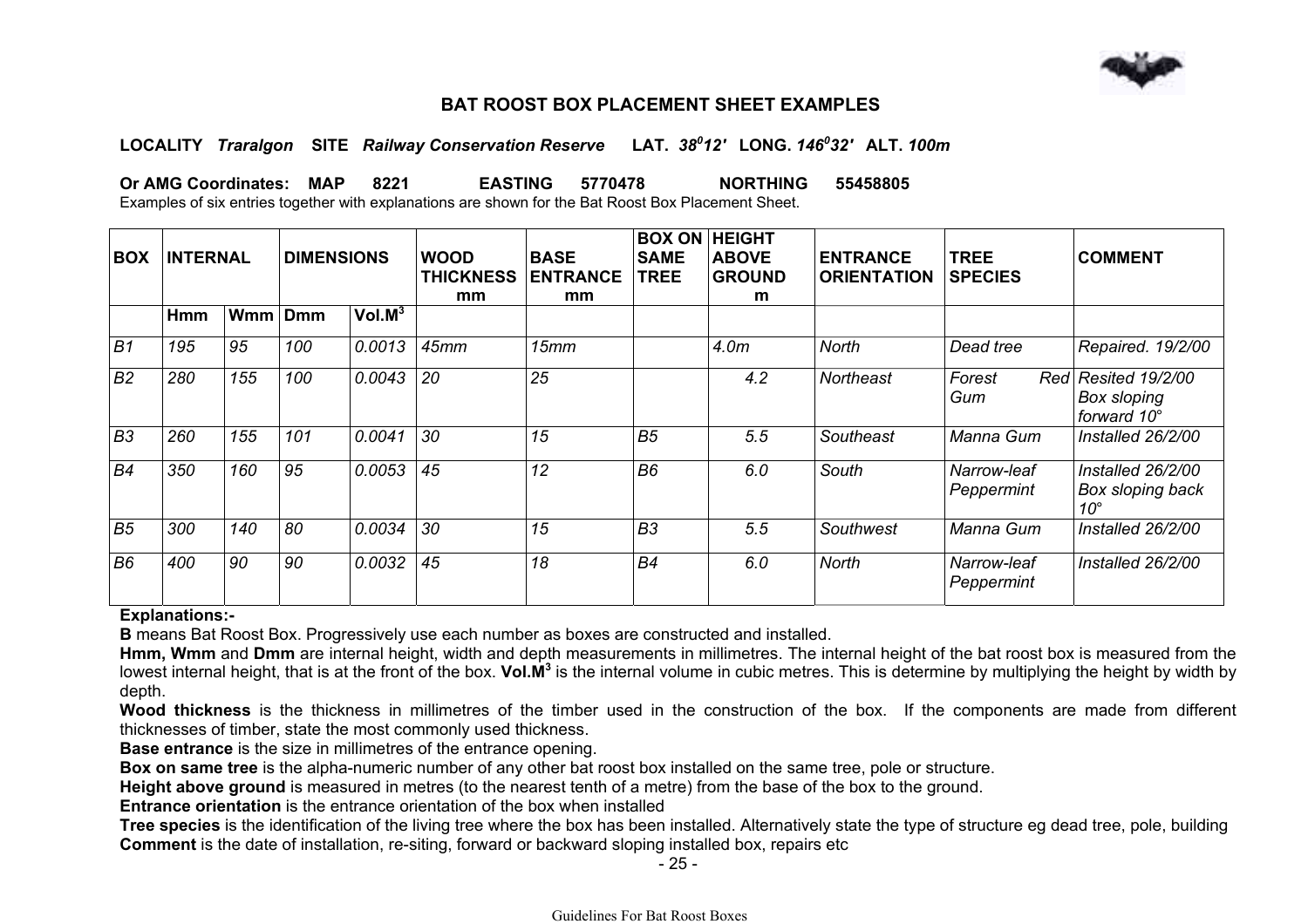

### **BAT ROOST BOX MONITORING SHEET GUIDELINES**

The Bat Roosting Box Monitoring Sheet is an integral feature of the bat roost box kit.

The Bat Roost Box Monitoring Sheet is designed to record on what was found inside each bat roost box each time the boxes are inspected. Record the result even if the box is found to be empty. Check for bat scats at the bottom of the box. Record the presence of live and dead invertebrates and the presence or evidence of any other fauna. Record the number of roosting bats, estimating the size of the colony if they can not be counted without handling. If confident, identify the bat species.

From information recorded on Bat Roost Box Placement Sheets and Bat Roost Box Monitoring Sheets, improvements may be made to the bat roost box physical guidelines and the siting guidelines.

**\_\_\_\_\_\_\_\_\_\_\_\_\_\_\_\_\_\_\_\_\_\_\_\_\_\_\_\_\_\_\_\_\_\_\_\_\_\_\_\_\_\_\_** 



Little Forest Bat

*Photo: Lindy Lumsden*

- 26 -

Guidelines For Bat Roost Boxes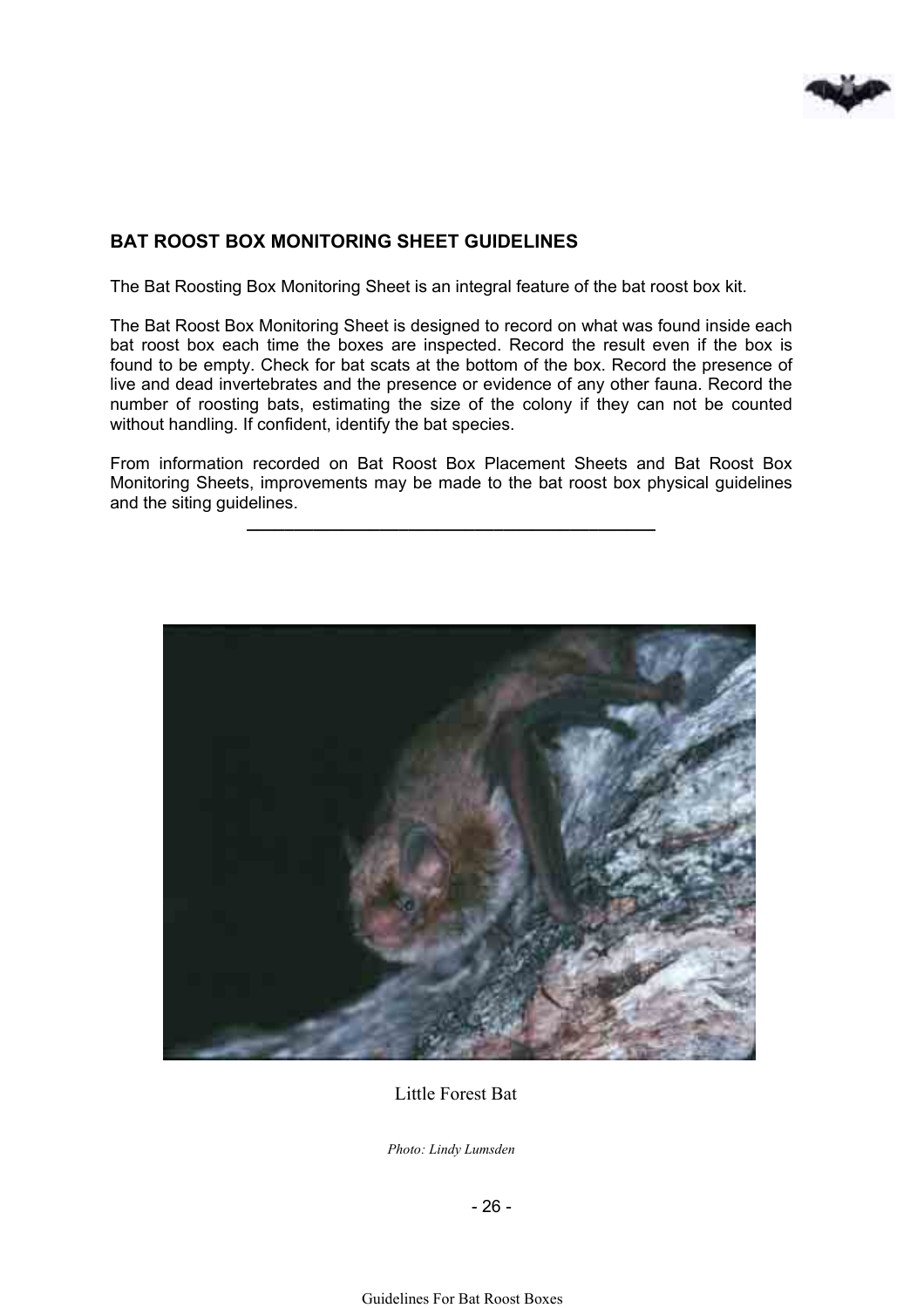

#### **BAT ROOST BOX MONITORING SHEET**

| ∟OCALITY |  |  |  | TY……………………………… SITE ……………………… LAT. ……………………LONG. …………………………… ALT.  …………………… |
|----------|--|--|--|-----------------------------------------------------------------------------|
|----------|--|--|--|-----------------------------------------------------------------------------|

**Or AMG coordinates… MAP…………………………….EASTING…………………….NORTHING…………………..** 

|            | <b>Dates of Inspection</b> |  |  |  |  |  |  |  |  |  |
|------------|----------------------------|--|--|--|--|--|--|--|--|--|
| <b>Box</b> |                            |  |  |  |  |  |  |  |  |  |
|            |                            |  |  |  |  |  |  |  |  |  |
|            |                            |  |  |  |  |  |  |  |  |  |
|            |                            |  |  |  |  |  |  |  |  |  |
|            |                            |  |  |  |  |  |  |  |  |  |
|            |                            |  |  |  |  |  |  |  |  |  |
|            |                            |  |  |  |  |  |  |  |  |  |
|            |                            |  |  |  |  |  |  |  |  |  |
|            |                            |  |  |  |  |  |  |  |  |  |
|            |                            |  |  |  |  |  |  |  |  |  |
|            |                            |  |  |  |  |  |  |  |  |  |
|            |                            |  |  |  |  |  |  |  |  |  |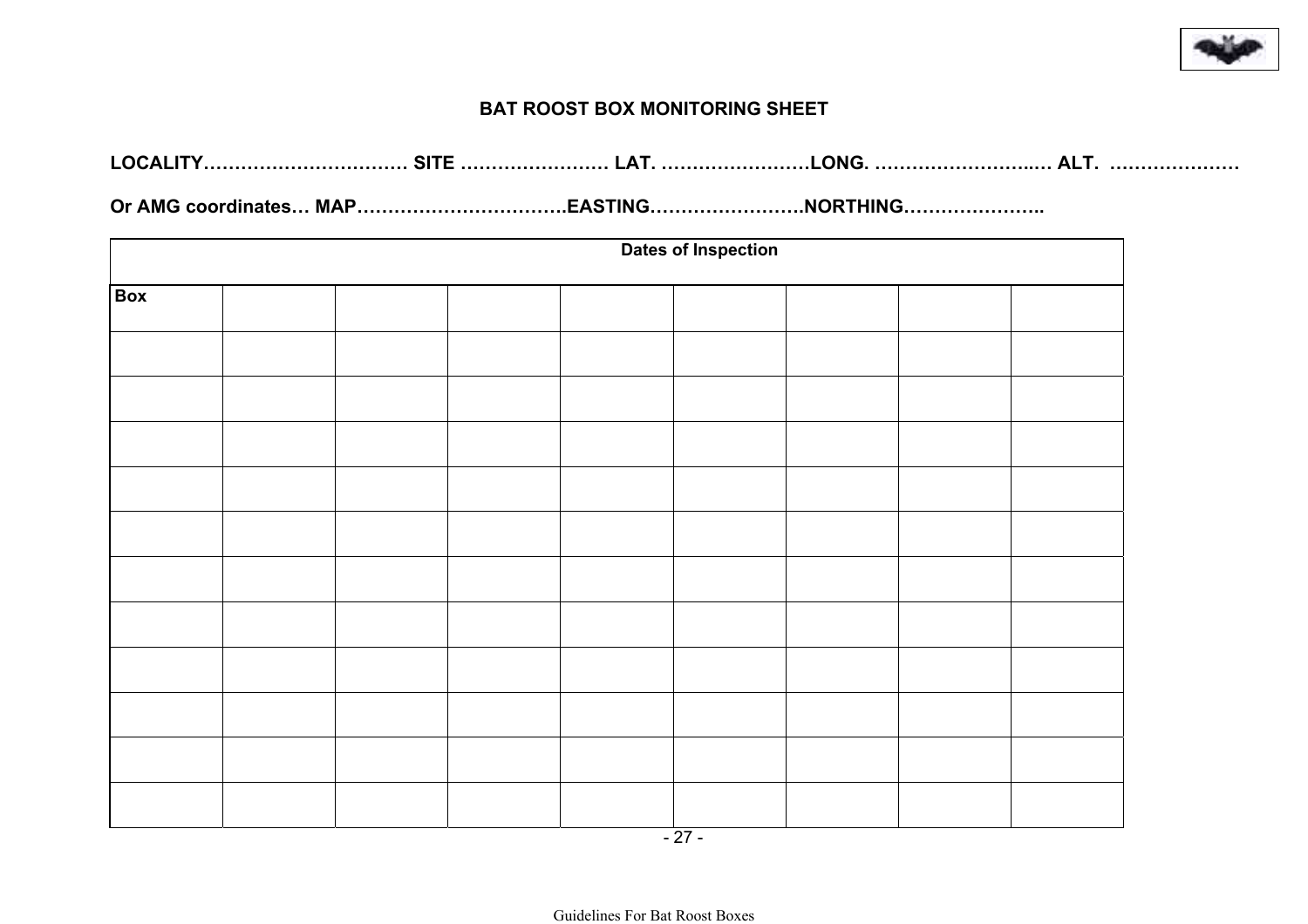

### **BAT ROOST BOX MONITORING SHEET EXAMPLES**

# **LOCALITY** *Traralgon* **SITE** *Railway Conservation Reserve* **LAT.** *38012'* **LONG.** *146032'* **ALT.** *100m*

| Or AMG coordinates Map 8221 |  |  |  | <b>Easting 5770478</b> |  | Northing 55458805 |
|-----------------------------|--|--|--|------------------------|--|-------------------|
|-----------------------------|--|--|--|------------------------|--|-------------------|

Examples of six entries together with explanations are shown for the Bat Roost Box Monitoring Sheet.

| <b>Box</b>     | 27/5/00        | 26/8/00            | 25/11/00                   | 27/2/01       | 1/6/01                              | Date 6 | Date 7 | Date 8 |
|----------------|----------------|--------------------|----------------------------|---------------|-------------------------------------|--------|--------|--------|
| B1             | Empty          | Empty              | Empty                      | Empty         | Emply                               |        |        |        |
| B <sub>2</sub> | Ants           | Fresh bat<br>scats | Old bat scats<br>D cricket | 2 GW Bats     | 4 GW Bats                           |        |        |        |
| B <sub>3</sub> | Empty          | Leaves             | 2 S Gliders                | 4 Bats        | 6 ch Bats                           |        |        |        |
| <b>B4</b>      | Empty          | Spider web         | 2 GW bats                  | Empty         | G/hopper                            |        |        |        |
| B <sub>5</sub> | Fresh<br>scats | $bat$ 2 Bats       | 6 Bats<br>inc. young       | Old bat scats | <b>Bat</b><br>Fresh<br><b>Scats</b> |        |        |        |
| B <sub>6</sub> | Millipede      | Empty              | $>$ 10 bats<br>inc. young  | $> 15$ bats   | >12 Bats                            |        |        |        |

#### **Explanations:-**

**B1** means Bat Roost Box 1 and so on

**Date** refers to the date of monitoring

**Findings** record what was found in the box. Record *Empty* if nothing was found. If desirable use abbreviations, for

example *D cricket* means Dead cricket*, G/hopper* means Grasshopper*, GW Bats* means Gould Wattled Bats, *ChW Bats* means Chocolate Wattled Bats and *S Gliders* means Sugar Gliders. State condition of bat scats. Fresh (black, moist), old (brown, dry) and very old (grey, powdery, disintegrating). The condition of the bat scats indicates how recently bats have been using the bat roost box. Bat scats look like mouse scats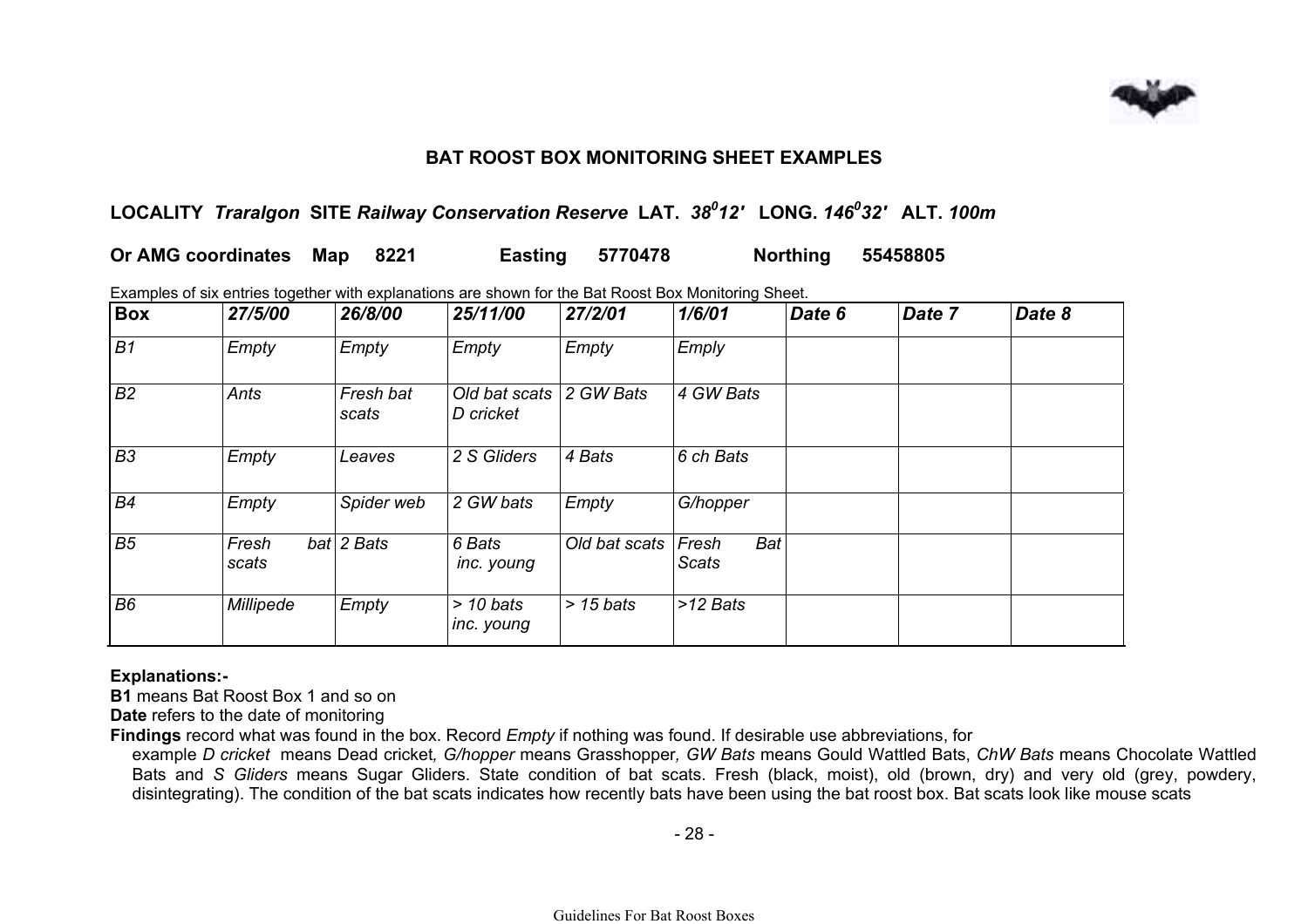

# **BAT REFERENCES**

Churchill S *Australian Bats* Reed New Holland Frenchs Forest NSW 1998

Menkhorst P (Ed.) *Mammals of Victoria. Distribution, Ecology and Conservation* Oxford University Press Melbourne 1995 (Bats pp 155-200)

Menkhorst P & Knight F *A Field Guide to the Mammals of Australia* Oxford University Press South Melbourne 2001 (Bats pp 28-31 & pp 136-171)

Richardson P *Bats –* Life Series The Natural History Museum, Landers 2002

Strahan R (Ed.) *Encyclopedia of Australian Animals Series – Mammals* Angus & Robertson Pymble 1992 (Bats pp 90-126)

Strahan R (Ed.) *The Mammals of Australia* Reed Books Chatswood NSW 1995 (Bats pp 415-547)

Wilson DE *Bats in Question* CSIRO Publishing Melbourne 1997

# **BAT ROOST REFERENCE**

Tidemann C & Flavel SC *Factors affecting choice of diurnal roost site by tree-hole bats (Microchiroptera) in South-eastern Australia* **Australian Wildlife Research**  Vol.14 1987 pp 459-473

# **TREE HOLLOW REFERENCE**

Gibbons P & Lindenmayer D *Tree Hollows and Wildlife Conservation in Australia* CSIRO Publishing Collingwood, Vic. 2002

# **CHILDREN'S BOOK**

Morris J *Australian Bats* Greater Glider Productions Maleny Qld 1992

- 29 -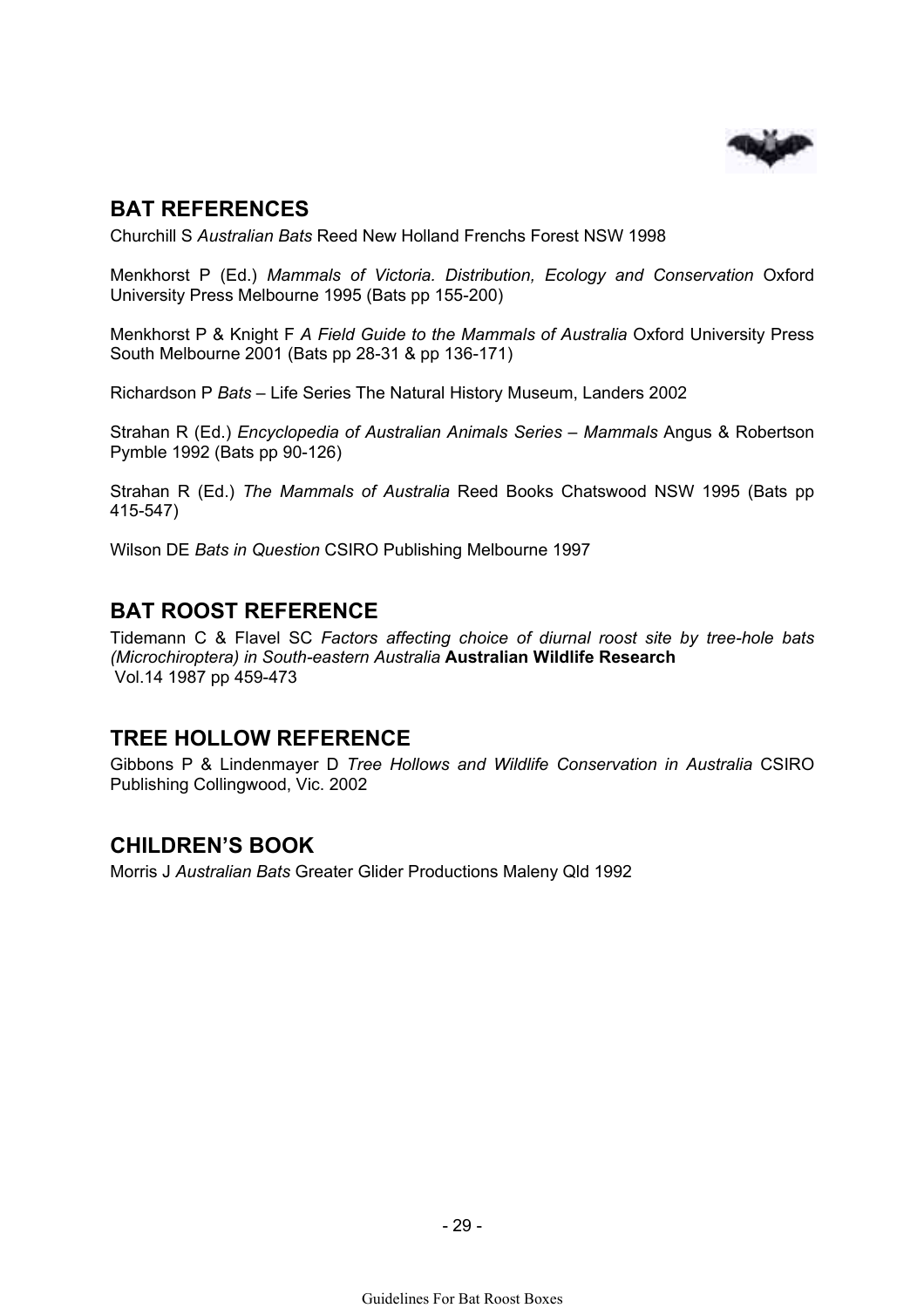

# **BAT CONTACTS**

#### *Australasian Bat Society*

Lindy Lumsden Arthur Rylah Institute for Environmental Research, Dept. of Sustainability and Environment, 123 Brown Street, Heidelberg Vic. 3084 ph Bus 03 94508694 e-mail: Lindy.Lumsden@nre.vic.gov.au

#### *Bat Roost Box Network*

Robert Bender 9 Bailey Grove, Ivanhoe Vic. 3079 ph AH 03 94992413 e-mail: rbender@netlink.com.au

#### *BAT WEBSITES*

**Australasian Bat Society** http://life.csu.edu.au/batcall/abs.home.htm

#### **Bat Conservation International** http://www.batcon.org/



Landing pad with counter sunk coach screw head

*Photo by:Steve Kurec*

- 30 -